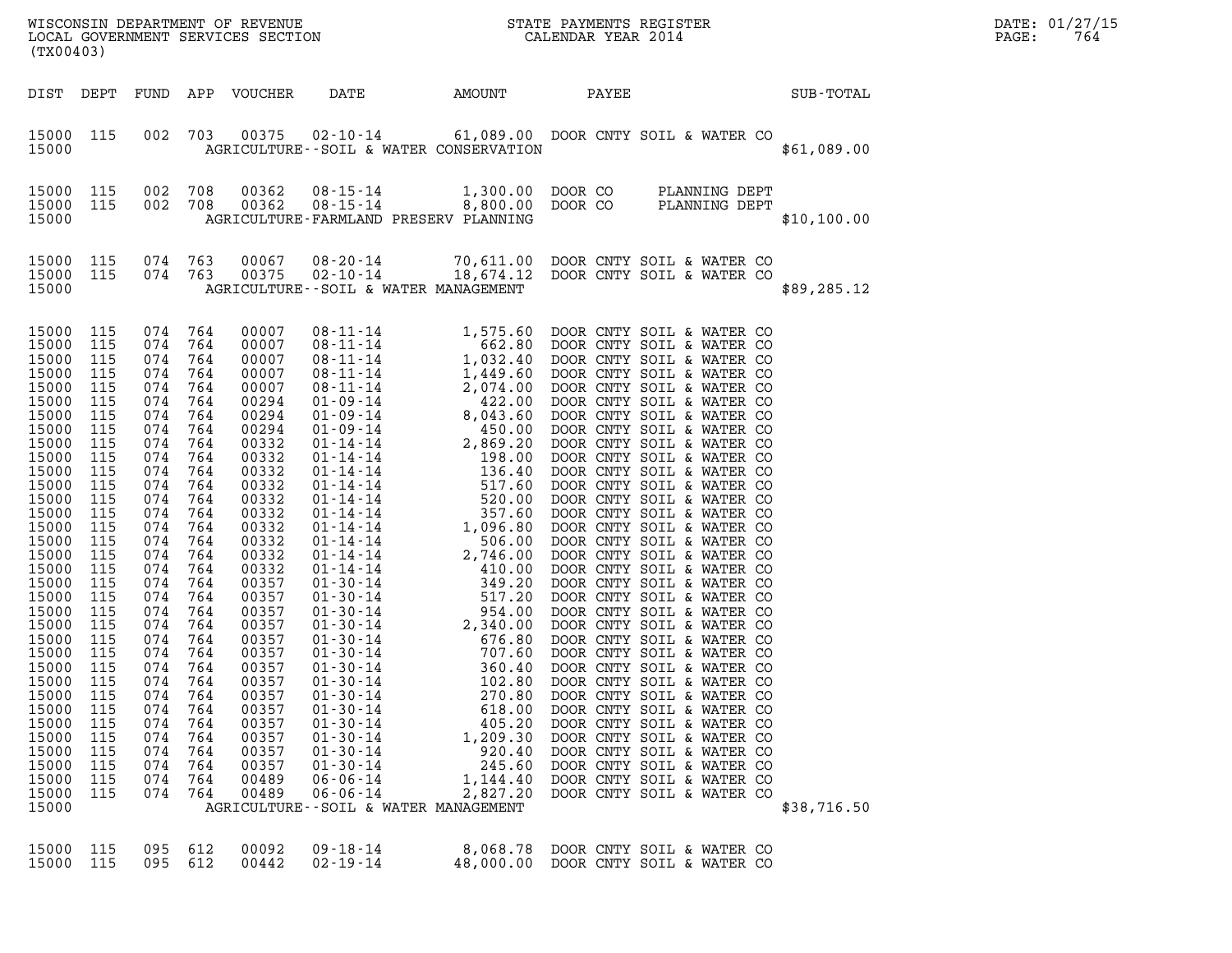| (TX00403)                                                            |                                               |                                               |                                               |                                                             |                                                                                                          |                                                                                                                                  |                                                                                                                                                                                                                                                                                 |             |
|----------------------------------------------------------------------|-----------------------------------------------|-----------------------------------------------|-----------------------------------------------|-------------------------------------------------------------|----------------------------------------------------------------------------------------------------------|----------------------------------------------------------------------------------------------------------------------------------|---------------------------------------------------------------------------------------------------------------------------------------------------------------------------------------------------------------------------------------------------------------------------------|-------------|
| DIST                                                                 | DEPT                                          |                                               |                                               | FUND APP VOUCHER DATE                                       |                                                                                                          |                                                                                                                                  | AMOUNT PAYEE                                                                                                                                                                                                                                                                    | SUB-TOTAL   |
| 15000                                                                |                                               |                                               |                                               |                                                             |                                                                                                          | AGRICULTURE--SOIL & WATER RESOURCE MGMT                                                                                          |                                                                                                                                                                                                                                                                                 | \$56,068.78 |
| 15000<br>15000<br>15000<br>15000<br>15000<br>15000<br>15000          | 165<br>165<br>165<br>165<br>165<br>165        | 002<br>002<br>002<br>002<br>002<br>002 202    | 202<br>202<br>202<br>202<br>202               | 00295<br>00333<br>00362<br>00708<br>01478                   | 09-15-14<br>$09 - 15 - 14$<br>$09 - 22 - 14$<br>11 - 24 - 14<br>$01287$ $02 - 28 - 14$<br>$04 - 08 - 14$ | 74,783.00<br>SAFETY/PROF SERV-PRIVATE SEWAGESYS AIDS                                                                             | 440.00 TREAS DOOR CO<br>TREAS DOOR CO<br>4,325.00 TREAS DOOR CO<br>6,675.00 TREAS DOOR CO<br>4,148.00 TREAS DOOR CO<br>6,050.00 TREAS DOOR CO                                                                                                                                   | \$96,421.00 |
| 15000<br>15000                                                       | 370                                           |                                               | 002 683                                       | 01943                                                       |                                                                                                          | 03-19-14 43,007.84 TREAS DOOR CO<br>NAT RESOURCES-ENVIRONMENTAL AIDS-FEDERAL                                                     |                                                                                                                                                                                                                                                                                 | \$43,007.84 |
| 15000<br>15000<br>15000                                              | 370<br>370                                    | 002                                           | 002 941<br>941                                |                                                             |                                                                                                          | 01560  02-11-14  20,625.00 TREAS DOOR CO<br>02039  03-25-14  17,295.72 TREAS DOOR CO<br>NAT RESOURCES-GENERAL OPERATIONS-FEDERAL |                                                                                                                                                                                                                                                                                 | \$37,920.72 |
| 15000<br>15000                                                       | 370                                           |                                               | 012 381                                       |                                                             | NAT RESOURCES - - BOAT PATROL                                                                            | 00512  03-28-14  1,310.87  TREAS DOOR CO                                                                                         |                                                                                                                                                                                                                                                                                 | \$1,310.87  |
| 15000<br>15000                                                       | 370                                           |                                               | 012 549                                       |                                                             | NAT RESOURCES - - WILDLIFE DAMAGE                                                                        |                                                                                                                                  | 00117 03-18-14 2,145.00 DOOR CNTY SOIL & WATER CO                                                                                                                                                                                                                               | \$2,145.00  |
| 15000<br>15000                                                       | 370                                           |                                               | 012 550                                       |                                                             |                                                                                                          | 00512 03-28-14 4,542.17 TREAS DOOR CO<br>NAT RESOURCES - - BOATING ENFORCEMENT AIDS                                              |                                                                                                                                                                                                                                                                                 | \$4,542.17  |
| 15000<br>15000                                                       | 370                                           |                                               | 012 552                                       | 00119                                                       | $09 - 29 - 14$                                                                                           | NAT RESOURCES - - SNOWMOBILE ENFORCEMENT                                                                                         | 5,783.72 TREAS DOOR CO                                                                                                                                                                                                                                                          | \$5,783.72  |
| 15000<br>15000<br>15000<br>15000<br>15000<br>15000<br>15000<br>15000 | 370<br>370<br>370<br>370<br>370<br>370<br>370 | 012<br>012<br>012<br>012<br>012<br>012<br>012 | 553<br>553<br>553<br>553<br>553<br>553<br>553 | 00023<br>00085<br>00085<br>00085<br>00117<br>00117<br>00201 | $06 - 10 - 14$                                                                                           | 2,645.08<br>NAT RESOURCES--WILDLIFE DAMAGE CLAIMS                                                                                | 09-25-14<br>01-15-14<br>3,677.06 DOOR CNTY SOIL & WATER CO<br>01-15-14<br>2,786.61 DOOR CNTY SOIL & WATER CO<br>01-15-14<br>3,286.59 DOOR CNTY SOIL & WATER CO<br>03-18-14<br>3,286.59 DOOR CNTY SOIL & WATER CO<br>03-18-14<br>6,760.25 DOOR CNTY<br>DOOR CNTY SOIL & WATER CO | \$21,305.63 |
| 15000<br>15000                                                       | 370                                           | 012                                           | 569                                           | 00502                                                       | $09 - 16 - 14$                                                                                           | 22,680.07 TREAS DOOR CO<br>NAT RESOURCES - - SNOWMOBILE TRAIL AIDS                                                               |                                                                                                                                                                                                                                                                                 | \$22,680.07 |
| 15000<br>15000                                                       | 370<br>370                                    | 012 575<br>012                                | 575                                           | 00254<br>00373                                              | $08 - 20 - 14$<br>$08 - 28 - 14$                                                                         | 26,725.00                                                                                                                        | 26,725.00 TREAS DOOR CO<br>TREAS DOOR CO                                                                                                                                                                                                                                        |             |
|                                                                      |                                               |                                               |                                               |                                                             |                                                                                                          |                                                                                                                                  |                                                                                                                                                                                                                                                                                 |             |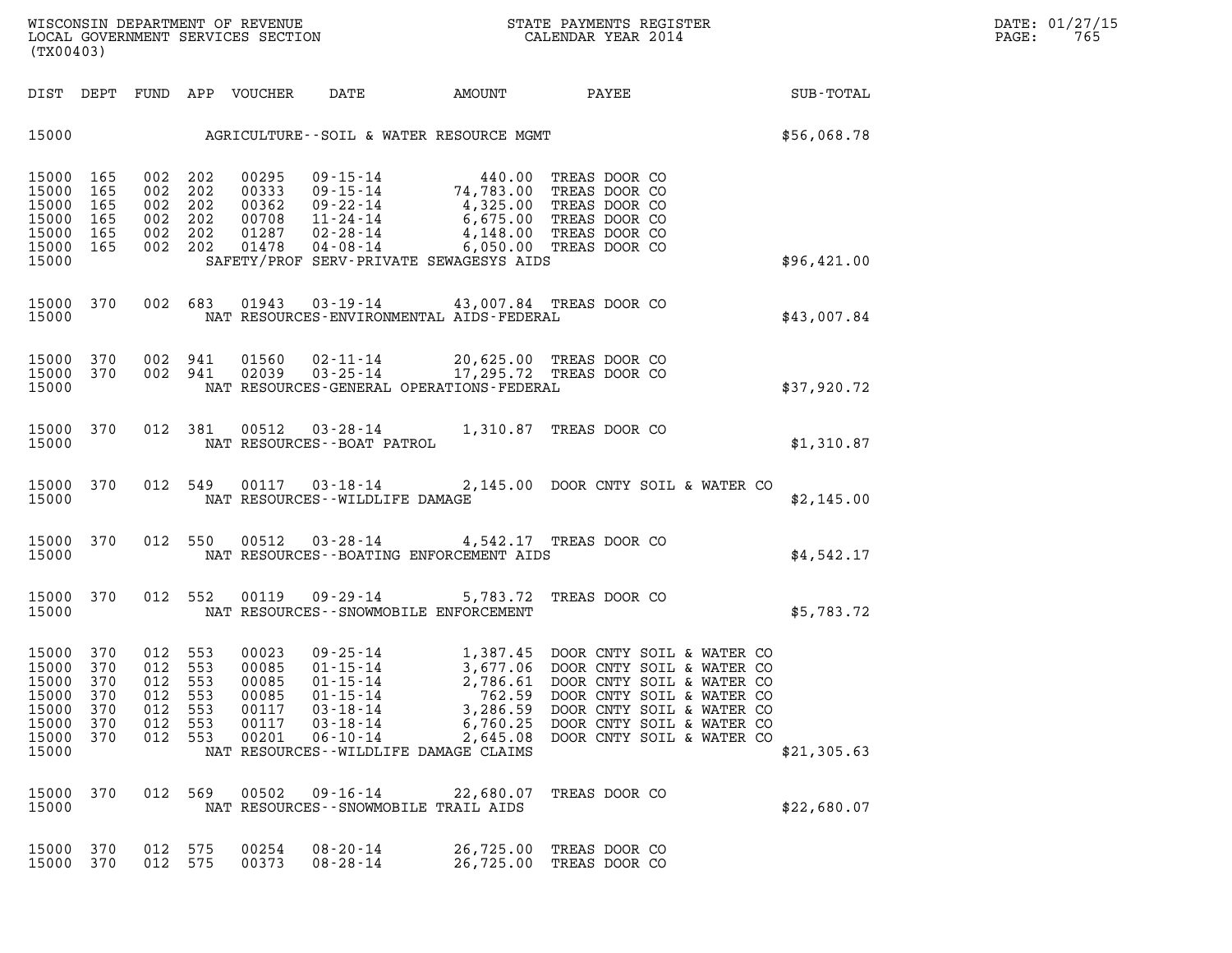| WISCONSIN DEPARTMENT OF REVENUE<br>(TX00403)                                                                             | STATE PAYMENTS REGISTER<br>LOCAL GOVERNMENT SERVICES SECTION<br>CALENDAR YEAR 2014                                                                                                                                                                                                                                                                                                   | DATE: 01/27/15<br>PAGE:<br>766 |
|--------------------------------------------------------------------------------------------------------------------------|--------------------------------------------------------------------------------------------------------------------------------------------------------------------------------------------------------------------------------------------------------------------------------------------------------------------------------------------------------------------------------------|--------------------------------|
| DIST DEPT                                                                                                                | FUND APP VOUCHER<br>DATE<br>AMOUNT<br>PAYEE<br>SUB-TOTAL                                                                                                                                                                                                                                                                                                                             |                                |
| 15000                                                                                                                    | NAT RESOURCES--SNOWMOBILE TRAIL AIDS<br>\$53,450.00                                                                                                                                                                                                                                                                                                                                  |                                |
| 15000<br>370<br>15000                                                                                                    | 00063<br>012 584<br>09-30-14<br>2,263.00<br>TREAS DOOR CO<br>NAT RESOURCES -- PMT IN LIEU OF TAXES<br>\$2,263.00                                                                                                                                                                                                                                                                     |                                |
| 15000<br>370<br>012<br>15000                                                                                             | 00009<br>663<br>07-09-14<br>2,250.00 TREAS DOOR CO<br>\$2,250.00<br>NAT RESOURCES--LAKES MANAGEMENT GRANTS                                                                                                                                                                                                                                                                           |                                |
| 15000<br>370<br>15000                                                                                                    | 074 670<br>41468<br>05-23-14<br>79,232.94<br>TREAS DOOR CO<br>NAT RESOURCES - - RU RECYCLING GRANT<br>\$79, 232.94                                                                                                                                                                                                                                                                   |                                |
| 15000<br>370<br>15000                                                                                                    | 074 673<br>41468<br>05-23-14<br>7,282.82<br>TREAS DOOR CO<br>NAT RESOURCES - - RU CONSOLIDATED GRANT<br>\$7,282.82                                                                                                                                                                                                                                                                   |                                |
| 095<br>15000<br>370<br>15000<br>370<br>095<br>15000<br>370<br>095<br>15000<br>370<br>095<br>15000<br>370<br>095<br>15000 | 517<br>00933<br>$10 - 20 - 14$<br>3,074.15 TREAS DOOR CO<br>517<br>02237<br>04-04-14<br>145,731.83 TREAS DOOR CO<br>517<br>02255<br>1,461.15 DOOR CNTY SOIL & WATER CO<br>04-08-14<br>517<br>02256<br>25,746.18 DOOR CNTY SOIL & WATER CO<br>04-08-14<br>517<br>02385<br>$04 - 25 - 14$<br>33,673.27<br>TREAS DOOR CO<br>NAT RESOURCES - - POLLUTION CONTROL<br>\$209,686.58         |                                |
| 395<br>15000<br>15000                                                                                                    | 14015<br>011 168<br>05-05-14<br>91,583.00 COUNTY OF DOOR<br>TRANSPORTATION--ELDERLY & DISABLED<br>\$91,583.00                                                                                                                                                                                                                                                                        |                                |
| 395<br>15000<br>15000<br>395<br>15000<br>395<br>011<br>15000<br>395<br>15000                                             | 011 177<br>16014<br>53,626.00 COUNTY OF DOOR<br>06-04-14<br>011 177<br>24014<br>53,625.00 COUNTY OF DOOR<br>07-07-14<br>177<br>26014<br>53,625.00 COUNTY OF DOOR<br>$09 - 30 - 14$<br>011 177<br>42014<br>32,175.00 COUNTY OF DOOR<br>$12 - 30 - 14$<br>\$193,051.00<br>TRANSPORTATION - - TRANSIT AID                                                                               |                                |
| 15000<br>395<br>15000<br>395<br>011<br>15000<br>395<br>011<br>15000<br>395<br>011<br>15000                               | 06039<br>011 182<br>$03 - 11 - 14$<br>93,988.00 DOOR CO<br>182<br>26774<br>$10 - 09 - 14$<br>64,827.00<br>TREAS DOOR CO<br>182<br>26775<br>$10 - 09 - 14$<br>102,744.00<br>TREAS DOOR CO<br>182<br>31791<br>$11 - 24 - 14$<br>93,877.00<br>TREAS DOOR CO<br>TRANSPORTATION - - TRANSIT AIDS - FEDERAL<br>\$355,436.00                                                                |                                |
| 15000<br>395<br>011<br>15000<br>395<br>011<br>15000<br>395<br>011<br>15000<br>395<br>011<br>15000<br>395<br>011<br>15000 | 185<br>16057<br>$06 - 26 - 14$<br>1,360.80<br>TREAS DOOR CO<br>185<br>17755<br>$07 - 14 - 14$<br>1,587.60<br>TREAS DOOR CO<br>22201<br>$08 - 25 - 14$<br>2,293.52<br>TREAS DOOR CO<br>185<br>185<br>25137<br>$09 - 24 - 14$<br>2,268.00<br>TREAS DOOR CO<br>185<br>25920<br>$10 - 01 - 14$<br>1,360.80<br>TREAS DOOR CO<br>\$8,870.72<br>TRANSPORTATION - - HIGHWAY SAFETY - FEDERAL |                                |
| 15000<br>395                                                                                                             | 011 190<br>02015<br>$01 - 06 - 14$<br>COUNTY OF DOOR<br>235,946.35                                                                                                                                                                                                                                                                                                                   |                                |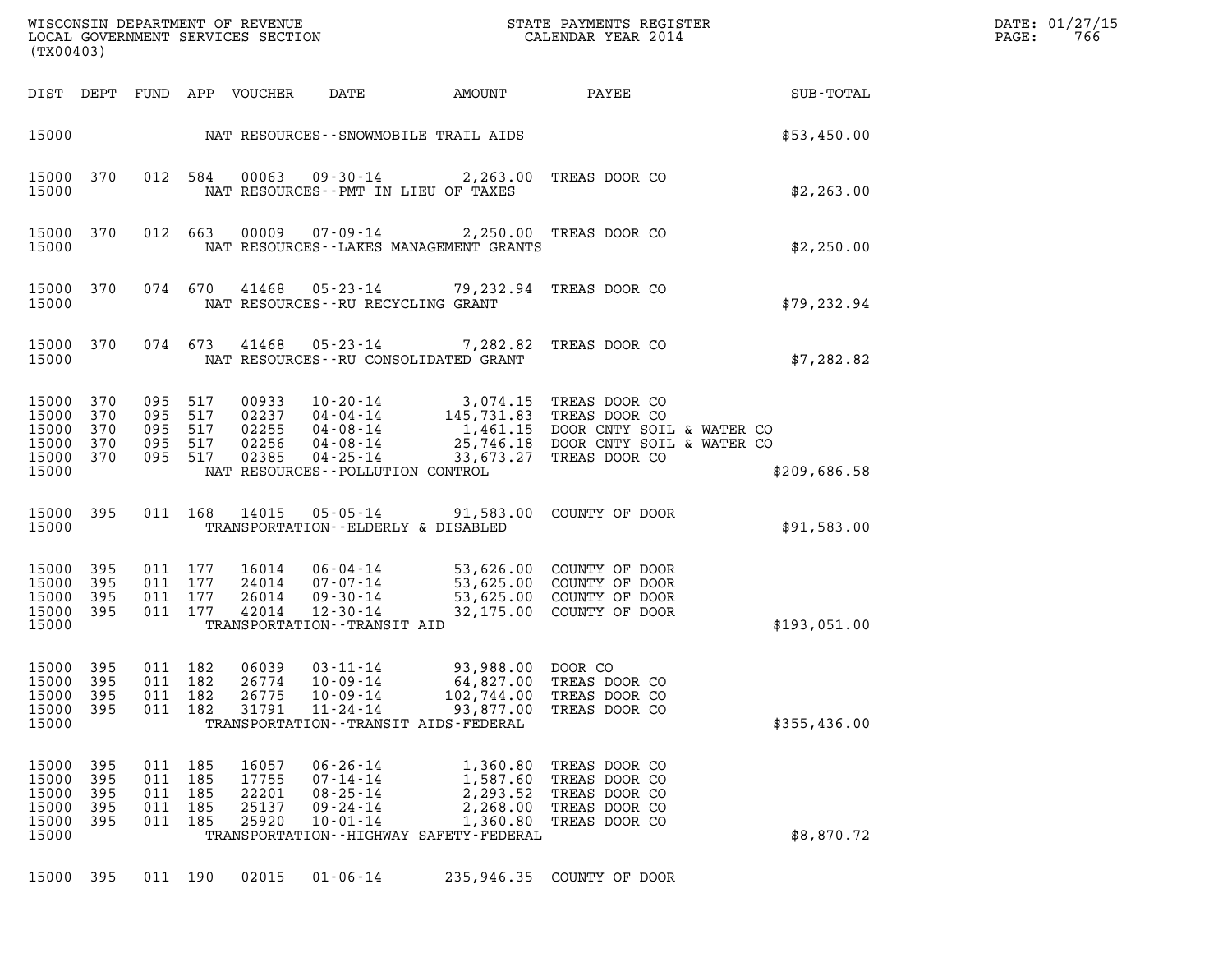|                   | DATE: 01/27/15 |
|-------------------|----------------|
| $\mathtt{PAGE}$ : | 767            |

| (TX00403)                                                                                                                                                                                                    |                                                                                                                                                                                                                                                                                                         | WISCONSIN DEPARTMENT OF REVENUE                               STATE PAYMENTS REGISTER LOCAL GOVERNMENT SERVICES SECTION                             CALENDAR YEAR 2014                                                                                                                                                                                                                                                                         |                                                                                                                                                                                                 |                | DATE: 01/27/15<br>PAGE:<br>767 |
|--------------------------------------------------------------------------------------------------------------------------------------------------------------------------------------------------------------|---------------------------------------------------------------------------------------------------------------------------------------------------------------------------------------------------------------------------------------------------------------------------------------------------------|------------------------------------------------------------------------------------------------------------------------------------------------------------------------------------------------------------------------------------------------------------------------------------------------------------------------------------------------------------------------------------------------------------------------------------------------|-------------------------------------------------------------------------------------------------------------------------------------------------------------------------------------------------|----------------|--------------------------------|
| DIST DEPT                                                                                                                                                                                                    | FUND APP VOUCHER                                                                                                                                                                                                                                                                                        | DATE<br>AMOUNT                                                                                                                                                                                                                                                                                                                                                                                                                                 | PAYEE                                                                                                                                                                                           | SUB-TOTAL      |                                |
| 15000 395<br>15000 395<br>15000                                                                                                                                                                              | 011 190<br>18015<br>011 190<br>28015                                                                                                                                                                                                                                                                    | 07-07-14<br>235,946.38 COUNTY OF DOOR<br>$10 - 06 - 14$<br>TRANSPORTATION--GENERAL TRANSP AIDS-GTA                                                                                                                                                                                                                                                                                                                                             | 471,892.70 COUNTY OF DOOR                                                                                                                                                                       | \$943,785.43   |                                |
| 15000 395<br>15000<br>395<br>15000<br>395<br>15000<br>395<br>15000 395<br>15000                                                                                                                              | 278<br>19245<br>011<br>011<br>278<br>34654<br>011 278<br>34654<br>011 278<br>34654<br>011 278<br>98956                                                                                                                                                                                                  | $07 - 23 - 14$<br>3,905.69 TREAS DOOR CO<br>123,635.11 TREAS DOOR CO<br>125,407.86 TREAS DOOR CO<br>12-17-14<br>$12 - 17 - 14$<br>$12 - 17 - 14$<br>292,520.85<br>3,864.18<br>$01 - 07 - 14$<br>TRANSPORTATION - - LRIP/TRIP/MSIP GRANTS                                                                                                                                                                                                       | TREAS DOOR CO<br>TREAS DOOR CO                                                                                                                                                                  | \$549,333.69   |                                |
| 15000 410<br>15000                                                                                                                                                                                           | 002 116<br>11261<br>CORRECTIONS - - LOCAL AID                                                                                                                                                                                                                                                           | 11-05-14 32,807.16 TREAS DOOR CO                                                                                                                                                                                                                                                                                                                                                                                                               |                                                                                                                                                                                                 | \$32,807.16    |                                |
| 15000 435<br>15000<br>435<br>15000<br>435<br>15000<br>435<br>15000<br>435<br>15000<br>435<br>15000<br>435<br>15000<br>435<br>15000<br>435<br>15000<br>435<br>15000<br>435<br>15000 435<br>15000              | 005<br>90412<br>000<br>005<br>000<br>90415<br>005<br>000<br>90416<br>005<br>000<br>90417<br>005<br>90419<br>000<br>005<br>000<br>90420<br>005<br>000<br>90500<br>005<br>000<br>90502<br>005<br>90506<br>000<br>005<br>000<br>90508<br>005<br>000<br>90509<br>005<br>000<br>90510                        | $01 - 01 - 14$<br>418,455.00<br>$02 - 01 - 14$<br>227,455.00<br>$03 - 01 - 14$<br>763,340.00<br>215,033.00<br>$04 - 01 - 14$<br>$701,382.00$<br>$390,082.00$<br>$1,093,171.00$<br>$391,833.00$<br>$05 - 01 - 14$<br>$06 - 01 - 14$<br>$07 - 01 - 14$<br>08-01-14<br>386,753.00<br>350,021.00<br>09-01-14<br>$10 - 01 - 14$<br>350,021.00<br>418,456.00<br>$11 - 01 - 14$<br>$12 - 01 - 14$<br>374,118.00<br>HEALTH SERVICES - - STATE/FED AIDS | DOOR CO<br>DOOR CO<br>DOOR CO<br>DOOR CO<br>DOOR CO<br>DOOR CO<br>DOOR CO<br>DOOR CO<br>DOOR CO<br>DOOR CO<br>DOOR CO<br>DOOR CO                                                                | \$5,730,099.00 |                                |
| 15000 435<br>15000                                                                                                                                                                                           | 005 162<br>01HSD                                                                                                                                                                                                                                                                                        | 09-08-14<br>HS--AMBULANCE FUNDING ASSISTANCE GRANTS                                                                                                                                                                                                                                                                                                                                                                                            | 8,290.83 TREAS DOOR COUNTY                                                                                                                                                                      | \$8,290.83     |                                |
| 15000 435<br>15000                                                                                                                                                                                           | $01LGS$ $11-17-14$<br>005 163                                                                                                                                                                                                                                                                           | HS--PREPAID MEDICAL TRANSPORT REIMBURSE                                                                                                                                                                                                                                                                                                                                                                                                        | 18,000.00 DOOR COUNTY EMERGENCY SERV                                                                                                                                                            | \$18,000.00    |                                |
| 15000<br>437<br>15000<br>437<br>15000<br>437<br>15000<br>437<br>15000<br>437<br>15000<br>437<br>15000<br>437<br>15000<br>437<br>15000<br>437<br>15000<br>437<br>15000<br>437<br>15000<br>437<br>15000<br>437 | 005<br>000<br>00000<br>005<br>000<br>00000<br>005<br>000<br>00000<br>005<br>00000<br>000<br>005<br>000<br>00000<br>005<br>00000<br>000<br>005<br>000<br>00000<br>005<br>00000<br>000<br>005<br>000<br>00000<br>00000<br>005<br>000<br>000<br>00000<br>005<br>00000<br>005<br>000<br>005<br>000<br>00000 | $01 - 06 - 14$<br>7,956.48<br>$01 - 30 - 14$<br>69,372.78<br>$02 - 05 - 14$<br>9,418.84<br>$04 - 07 - 14$<br>96,994.58<br>$04 - 10 - 14$<br>36,104.30<br>$04 - 30 - 14$<br>99,767.07<br>$05 - 05 - 14$<br>10,203.92<br>$06 - 05 - 14$<br>13,535.73<br>$07 - 07 - 14$<br>10,244.71<br>$07 - 08 - 14$<br>6,652.93<br>$07 - 30 - 14$<br>112,369.46<br>$08 - 05 - 14$<br>13,812.91<br>$08 - 29 - 14$<br>247,686.53                                 | <b>DOOR</b><br>DOOR CHILD SUPPORT<br>DOOR<br>DOOR<br>DOOR CHILD SUPPORT<br>DOOR CHILD SUPPORT<br><b>DOOR</b><br><b>DOOR</b><br><b>DOOR</b><br>DOOR<br>DOOR CHILD SUPPORT<br><b>DOOR</b><br>DOOR |                |                                |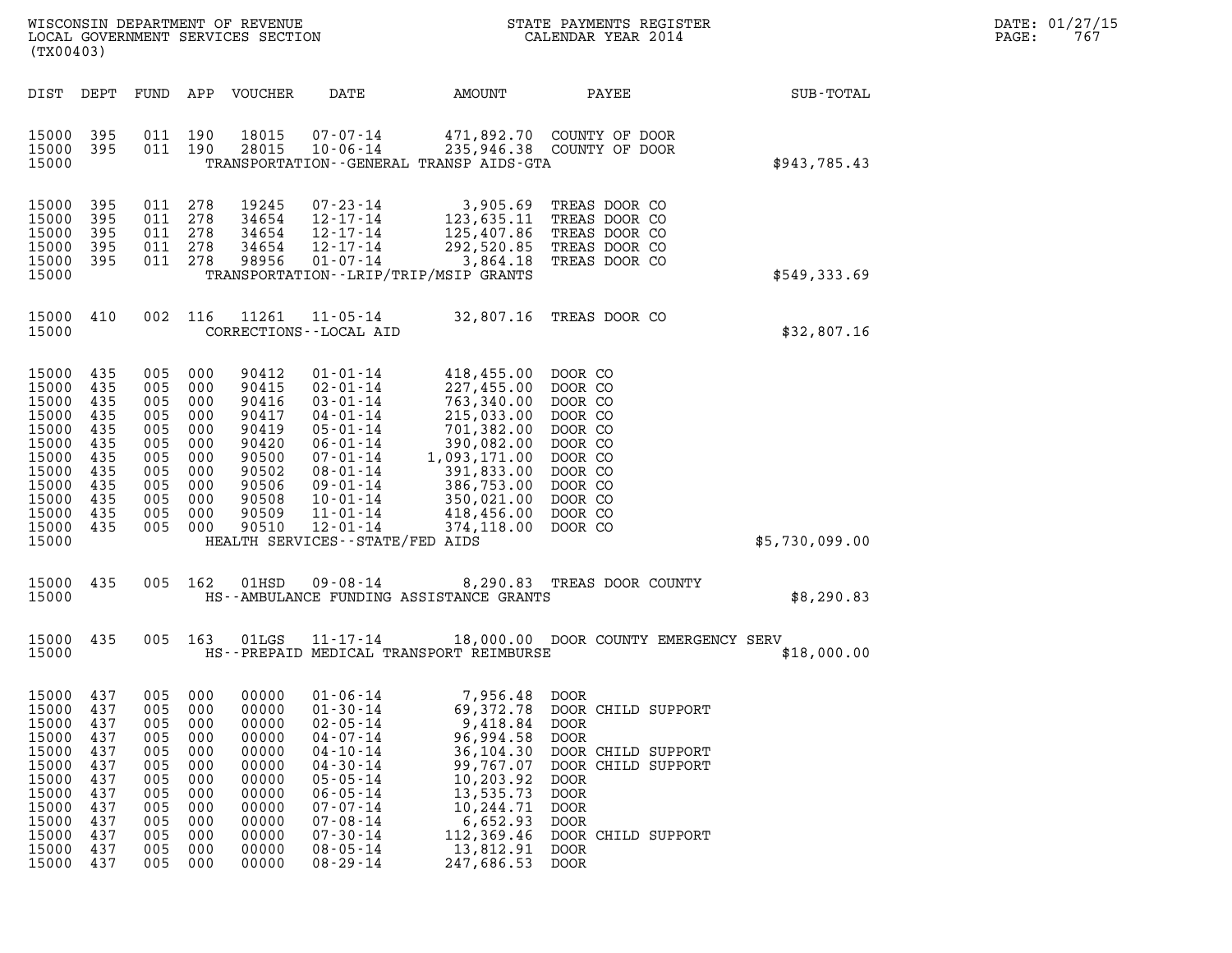| (TX00403)                                                                                                                                                              |                                                                                                                                                                                                                                                                                                                                                                                                                                                                           |                  |
|------------------------------------------------------------------------------------------------------------------------------------------------------------------------|---------------------------------------------------------------------------------------------------------------------------------------------------------------------------------------------------------------------------------------------------------------------------------------------------------------------------------------------------------------------------------------------------------------------------------------------------------------------------|------------------|
| DIST<br>DEPT<br>FUND                                                                                                                                                   | APP<br>VOUCHER<br>DATE<br>AMOUNT<br>PAYEE                                                                                                                                                                                                                                                                                                                                                                                                                                 | <b>SUB-TOTAL</b> |
| 15000<br>437<br>005<br>15000<br>437<br>005<br>15000<br>437<br>005<br>15000<br>437<br>005<br>15000<br>437<br>005<br>15000<br>437<br>005<br>15000<br>437<br>005<br>15000 | 000<br>00000<br>$09 - 05 - 14$<br>13,268.50<br>DOOR<br>000<br>00000<br>$10 - 06 - 14$<br>12,416.72<br><b>DOOR</b><br>87,888.79<br>000<br>00000<br>$10 - 30 - 14$<br>DOOR CHILD SUPPORT<br>000<br>00000<br>$11 - 03 - 14$<br>1,344.00 DOOR CHILD SUPPORT<br>000<br>00000<br>$11 - 04 - 14$<br>14,550.30 DOOR CHILD SUPPORT<br>000<br>00000<br>11-05-14<br>14, 115.42 DOOR<br>9,119.13 DOOR<br>000<br>00000<br>$12 - 05 - 14$<br>CHILDREN & FAMILIES - - STATE/FEDERAL AIDS | \$886,823.10     |
| 15000<br>455<br>002<br>15000                                                                                                                                           | 202<br>02868<br>$11 - 28 - 14$<br>557.42<br>TREAS DOOR CNTY<br>JUSTICE -- LAW ENFORCEMENT TRAINING REIMB                                                                                                                                                                                                                                                                                                                                                                  | \$557.42         |
| 15000<br>455<br>002<br>15000                                                                                                                                           | 221<br>13<br>$07 - 30 - 14$<br>800.00<br>TREAS DOOR CNTY<br>JUSTICE--LAW ENFORCEMENT SERVICES AID                                                                                                                                                                                                                                                                                                                                                                         | \$800.00         |
| 15000<br>455<br>002<br>15000<br>455<br>002<br>15000<br>455<br>002<br>15000<br>455<br>002<br>15000                                                                      | 231<br>01072<br>$02 - 06 - 14$<br>930.25<br>TREAS DOOR CNTY<br>231<br>01342<br>02-18-14<br>10,720.00<br>TREAS DOOR CNTY<br>231<br>02868<br>$11 - 28 - 14$<br>1,748.34<br>TREAS DOOR CNTY<br>231<br>03247<br>$05 - 30 - 14$<br>3,228.21<br>TREAS DOOR CNTY<br>JUSTICE - - LAW ENFORCEMENT TRAINING                                                                                                                                                                         | \$16,626.80      |
| 002<br>15000<br>455<br>15000                                                                                                                                           | 532<br>$07 - 22 - 14$<br>19,214.75 TREAS DOOR CO<br>JUSTICE -- VICTIM/WITNESS ASSISTANCE SERV                                                                                                                                                                                                                                                                                                                                                                             | \$19, 214.75     |
| 002<br>15000<br>455<br>15000                                                                                                                                           | 539<br>008<br>$03 - 10 - 14$<br>22,556.25 TREAS DOOR CO<br>JUSTICE - - VICTIM/WITNESS SERVICES                                                                                                                                                                                                                                                                                                                                                                            | \$22,556.25      |
| 15000<br>465<br>002<br>15000                                                                                                                                           | 337<br>00086<br>$08 - 19 - 14$<br>6,838.00 TREAS DOOR CO<br>MILITARY AFFAIRS-EMERGENCY MGMT PLANNING                                                                                                                                                                                                                                                                                                                                                                      | \$6,838.00       |
| 15000<br>465<br>002<br>15000<br>465<br>002<br>15000                                                                                                                    | 342<br>01365<br>$07 - 17 - 14$<br>15,614.21<br>TREAS DOOR CO<br>342<br>01411<br>$05 - 06 - 14$<br>1,600.58<br>TREAS DOOR CO<br>MILITARY AFFAIRS-EMERGENCY MGMT-FED FUND                                                                                                                                                                                                                                                                                                   | \$17,214.79      |
| 465<br>072<br>15000<br>15000                                                                                                                                           | 364<br>00923<br>$01 - 10 - 14$<br>6,261.00<br>TREAS DOOR CO<br>MILITARY AFFAIRS-EMER MGMT-PLANNING AID                                                                                                                                                                                                                                                                                                                                                                    | \$6,261.00       |
| 485<br>002<br>15000<br>15000                                                                                                                                           | 127<br>06468<br>$06 - 27 - 14$<br>1,000.00<br>TREAS DOOR CO<br>VETERANS AFFAIRS GRANTS                                                                                                                                                                                                                                                                                                                                                                                    | \$1,000.00       |
| 485<br>082<br>15000<br>15000                                                                                                                                           | 267<br>06468<br>$06 - 27 - 14$<br>4,500.00<br>TREAS DOOR CO<br>VETERANS AFFAIRS -- GRANTS TO COUNTIES                                                                                                                                                                                                                                                                                                                                                                     | \$4,500.00       |

15000 485 082 280 03403 01-30-14 1,015.02 TREAS DOOR CO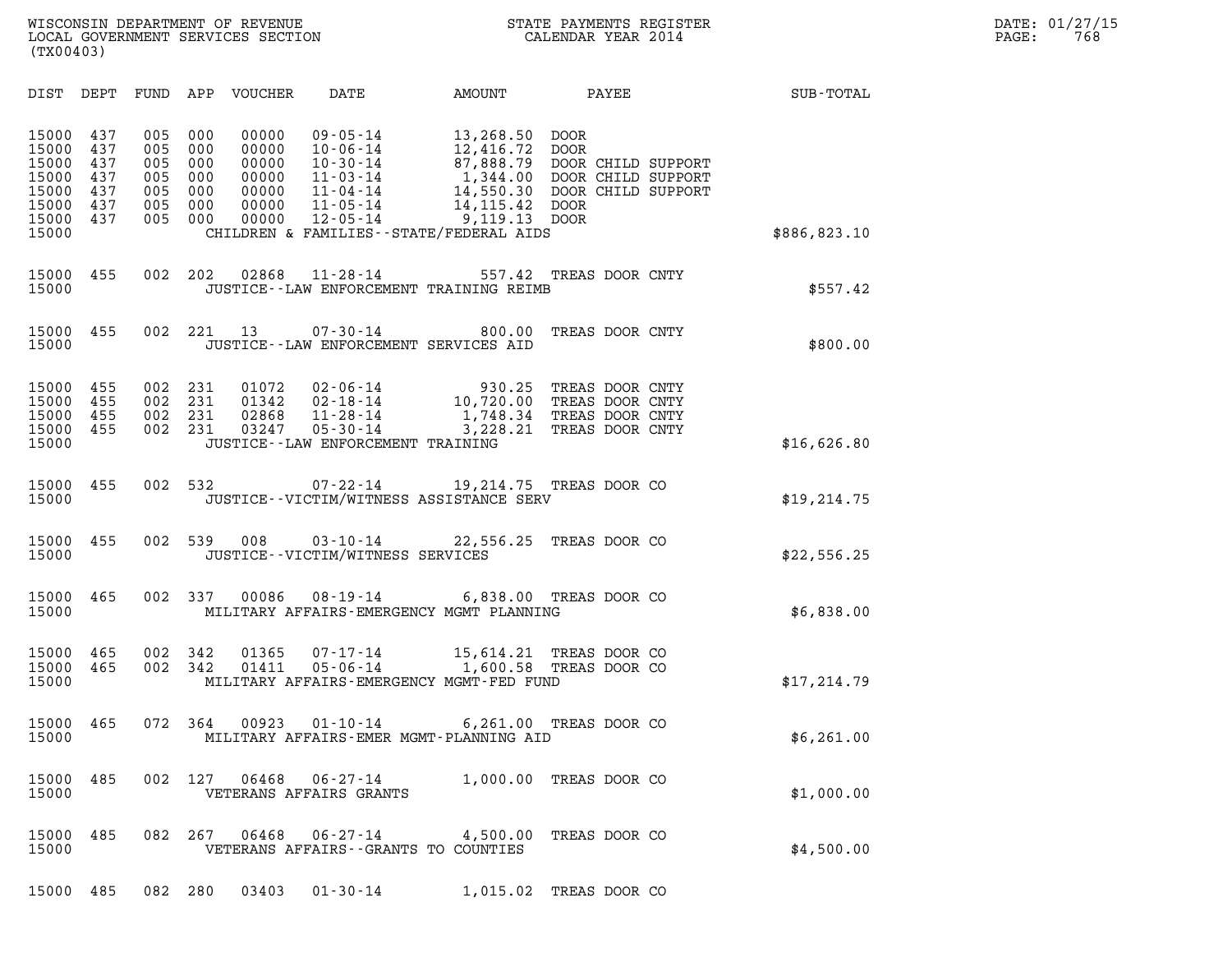|                                                                                                                                                                                                             | LOCAL GOVERNMENT SERVICES SECTION<br>(TX00403)                                                                                                                |                                                                                                                                                               |                                                                                                                                                               |                                                                                                                                                                                                             |                                                                                                                                                                                                                                                                                                                                                                                                                      |                                                                                                                                                                                                                                              |                                                                                                                                                                                                                                                                                                                                                                                                     |             | DATE: 01/27/15<br>PAGE:<br>769 |
|-------------------------------------------------------------------------------------------------------------------------------------------------------------------------------------------------------------|---------------------------------------------------------------------------------------------------------------------------------------------------------------|---------------------------------------------------------------------------------------------------------------------------------------------------------------|---------------------------------------------------------------------------------------------------------------------------------------------------------------|-------------------------------------------------------------------------------------------------------------------------------------------------------------------------------------------------------------|----------------------------------------------------------------------------------------------------------------------------------------------------------------------------------------------------------------------------------------------------------------------------------------------------------------------------------------------------------------------------------------------------------------------|----------------------------------------------------------------------------------------------------------------------------------------------------------------------------------------------------------------------------------------------|-----------------------------------------------------------------------------------------------------------------------------------------------------------------------------------------------------------------------------------------------------------------------------------------------------------------------------------------------------------------------------------------------------|-------------|--------------------------------|
| DIST DEPT                                                                                                                                                                                                   |                                                                                                                                                               | FUND                                                                                                                                                          |                                                                                                                                                               | APP VOUCHER                                                                                                                                                                                                 | DATE                                                                                                                                                                                                                                                                                                                                                                                                                 | AMOUNT                                                                                                                                                                                                                                       | <b>PAYEE</b>                                                                                                                                                                                                                                                                                                                                                                                        | SUB-TOTAL   |                                |
| 15000                                                                                                                                                                                                       |                                                                                                                                                               |                                                                                                                                                               |                                                                                                                                                               |                                                                                                                                                                                                             | VETERANS AFFAIRS - - GRANTS                                                                                                                                                                                                                                                                                                                                                                                          |                                                                                                                                                                                                                                              |                                                                                                                                                                                                                                                                                                                                                                                                     | \$1,015.02  |                                |
| 15000<br>15000                                                                                                                                                                                              | 485                                                                                                                                                           | 083 370                                                                                                                                                       |                                                                                                                                                               | 06468                                                                                                                                                                                                       | 06-27-14 4,500.00 TREAS DOOR CO<br>VETERANS AFFAIRS -- GRANTS TO COUNTIES                                                                                                                                                                                                                                                                                                                                            |                                                                                                                                                                                                                                              |                                                                                                                                                                                                                                                                                                                                                                                                     | \$4,500.00  |                                |
| 15000<br>15000                                                                                                                                                                                              | 505                                                                                                                                                           | 002 142                                                                                                                                                       |                                                                                                                                                               | 01506                                                                                                                                                                                                       | $09 - 11 - 14$<br>DOA--FEDERAL ENERGY GRANTS                                                                                                                                                                                                                                                                                                                                                                         |                                                                                                                                                                                                                                              | 36,869.00 TREAS DOOR CO                                                                                                                                                                                                                                                                                                                                                                             | \$36,869.00 |                                |
| 15000<br>15000<br>15000<br>15000<br>15000<br>15000<br>15000<br>15000<br>15000<br>15000<br>15000<br>15000<br>15000<br>15000<br>15000<br>15000<br>15000                                                       | 505<br>505<br>505<br>505<br>505<br>505<br>505<br>505<br>505<br>505<br>505<br>505<br>505<br>505<br>505<br>505                                                  | 002 155<br>002<br>002<br>002<br>002<br>002<br>002<br>002<br>002<br>002<br>002<br>002<br>002<br>002<br>002<br>002 155                                          | 155<br>155<br>155<br>155<br>155<br>155<br>155<br>155<br>155<br>155<br>155<br>155<br>155<br>155                                                                | 60035<br>60194<br>60357<br>60357<br>60428<br>60428<br>60501<br>60501<br>60528<br>60528<br>60613<br>60613<br>60613<br>60716<br>60716<br>60787                                                                | 08-06-14<br>11-25-14<br>$12 - 23 - 14$<br>$12-23-14$<br>$2-23-14$<br>$02-06-14$<br>$03-11-14$<br>$03-25-14$<br>$03-25-14$<br>$03-25-14$<br>$03-25-14$<br>$03-25-14$<br>$03-25-14$<br>$03-25-14$<br>$03-25-14$<br>$03-23-14$<br>$04-23-14$<br>$04-23-14$<br>$06-06-14$<br>$06-06-14$<br>$07-08-14$<br>$1,663$<br>07-08-14<br>DOA-HOUSING ASSISTANCE-FEDERAL FUNDS                                                     | 2,943.15<br>3,475.27                                                                                                                                                                                                                         | 3,935.78 TREAS DOOR CO<br>11,260.29 TREAS DOOR CO<br>TREAS DOOR CO<br>TREAS DOOR CO<br>TREAS DOOR CO<br>TREAS DOOR CO<br>TREAS DOOR CO<br>TREAS DOOR CO<br>TREAS DOOR CO<br>TREAS DOOR CO<br>TREAS DOOR CO<br>TREAS DOOR CO<br>TREAS DOOR CO<br>TREAS DOOR CO<br>TREAS DOOR CO<br>TREAS DOOR CO                                                                                                     | \$46,190.45 |                                |
| 15000<br>15000<br>15000<br>15000<br>15000<br>15000<br>15000<br>15000<br>15000<br>15000<br>15000<br>15000<br>15000<br>15000<br>15000<br>15000<br>15000<br>15000<br>15000<br>15000<br>15000<br>15000<br>15000 | 505<br>505<br>505<br>505<br>505<br>505<br>505<br>505<br>505<br>505<br>505<br>505<br>505<br>505<br>505<br>505<br>505<br>505<br>505<br>505<br>505<br>505<br>505 | 035<br>035<br>035<br>035<br>035<br>035<br>035<br>035<br>035<br>035<br>035<br>035<br>035<br>035<br>035<br>035<br>035<br>035<br>035<br>035<br>035<br>035<br>035 | 371<br>371<br>371<br>371<br>371<br>371<br>371<br>371<br>371<br>371<br>371<br>371<br>371<br>371<br>371<br>371<br>371<br>371<br>371<br>371<br>371<br>371<br>371 | 60035<br>60035<br>60035<br>60194<br>60194<br>60194<br>60357<br>60428<br>60428<br>60428<br>60501<br>60501<br>60501<br>60528<br>60528<br>60528<br>60613<br>60613<br>60716<br>60716<br>60716<br>60787<br>60787 | 08-06-14<br>$08 - 06 - 14$<br>$08 - 06 - 14$<br>$11 - 25 - 14$<br>$11 - 25 - 14$<br>$12 - 23 - 14$<br>$02 - 06 - 14$<br>$02 - 06 - 14$<br>$02 - 06 - 14$<br>$02 - 06 - 14$<br>$03 - 11 - 14$<br>$03 - 11 - 14$<br>$03 - 11 - 14$<br>$03 - 25 - 14$<br>$03 - 25 - 14$<br>$03 - 25 - 14$<br>$04 - 23 - 14$<br>$04 - 23 - 14$<br>$06 - 06 - 14$<br>$06 - 06 - 14$<br>$06 - 06 - 14$<br>$07 - 08 - 14$<br>$07 - 08 - 14$ | 29.63<br>1,163.31<br>577.12<br>969.59<br>1,214.94<br>428.44<br>925.54<br>465.55<br>891.17<br>301.18<br>769.33<br>374.24<br>461.57<br>745.08<br>711.14<br>2,688.33<br>680.28<br>1,057.77<br>861.12<br>117.17<br>1,376.58<br>67.10<br>2,856.03 | TREAS DOOR CO<br>TREAS DOOR CO<br>TREAS DOOR CO<br>TREAS DOOR CO<br>TREAS DOOR CO<br>TREAS DOOR CO<br>TREAS DOOR CO<br>TREAS DOOR CO<br>TREAS DOOR CO<br>TREAS DOOR CO<br>TREAS DOOR CO<br>TREAS DOOR CO<br>TREAS DOOR CO<br>TREAS DOOR CO<br>TREAS DOOR CO<br>TREAS DOOR CO<br>TREAS DOOR CO<br>TREAS DOOR CO<br>TREAS DOOR CO<br>TREAS DOOR CO<br>TREAS DOOR CO<br>TREAS DOOR CO<br>TREAS DOOR CO |             |                                |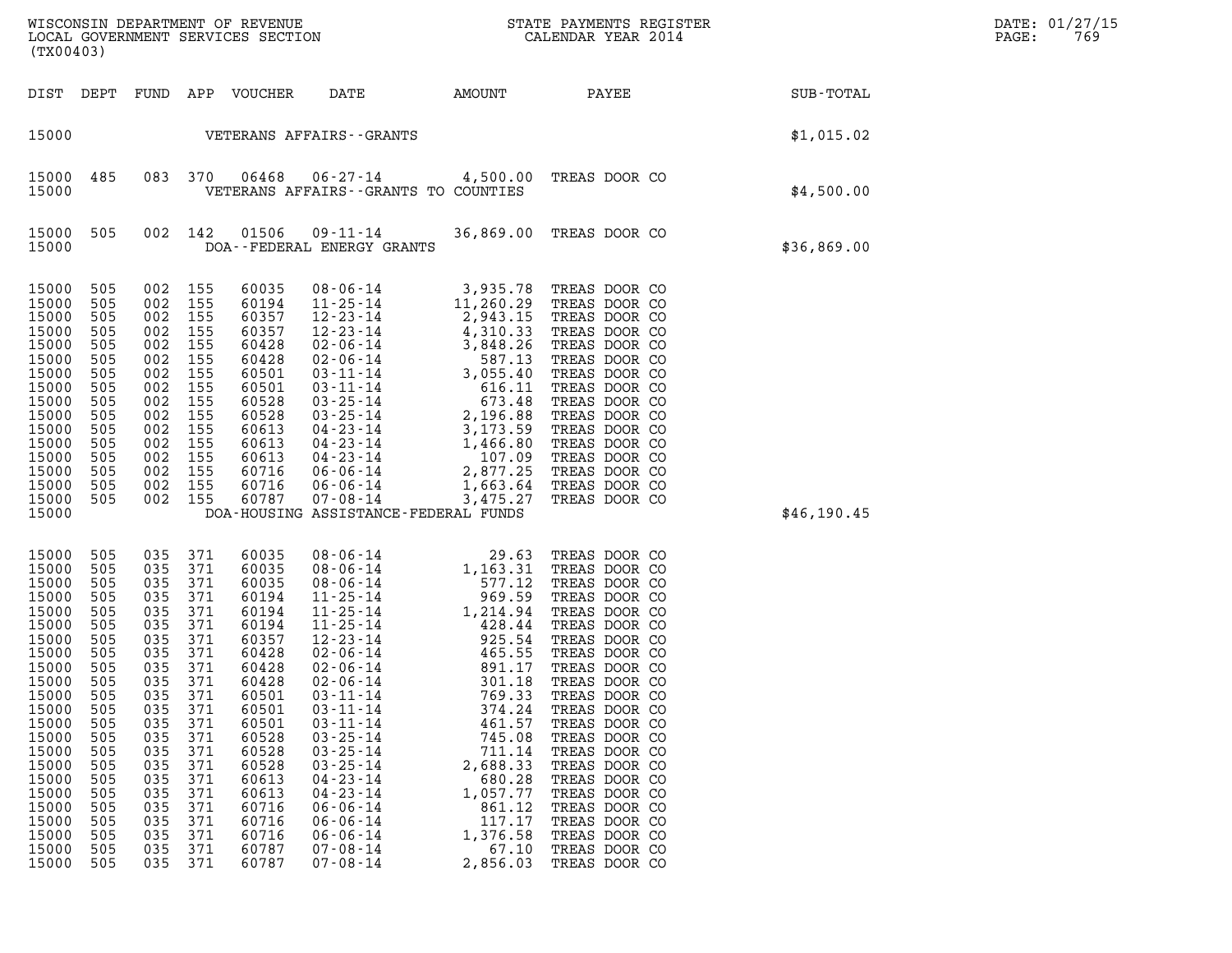| WISCONSIN DEPARTMENT OF REVENUE<br>LOCAL GOVERNMENT SERVICES SECTION<br>(TX00403) | STATE PAYMENTS REGISTER<br>CALENDAR YEAR 2014 | DATE: 01/27/15<br>770<br>PAGE: |
|-----------------------------------------------------------------------------------|-----------------------------------------------|--------------------------------|

| (TX00403)               |            |            |            |                |                                                              |                                                                                                    |                                    |                  |  |
|-------------------------|------------|------------|------------|----------------|--------------------------------------------------------------|----------------------------------------------------------------------------------------------------|------------------------------------|------------------|--|
| DIST                    | DEPT       | FUND       | APP        | <b>VOUCHER</b> | DATE                                                         | AMOUNT                                                                                             | PAYEE                              | <b>SUB-TOTAL</b> |  |
| 15000<br>15000          | 505        | 035        | 371        | 60787          | 07-08-14<br>DOA--PUBLIC BENEFITS FUND                        |                                                                                                    | 1,137.87 TREAS DOOR CO             | \$20,870.08      |  |
| 15000<br>15000<br>15000 | 505<br>505 | 089<br>089 | 166<br>166 | 00151<br>05098 | 08-11-14<br>$01 - 28 - 14$<br>DOA--LAND INFORMATION FUND     | 8,673.00<br>1,000.00                                                                               | TREAS DOOR CNTY<br>TREAS DOOR CNTY | \$9,673.00       |  |
| 15000<br>15000<br>15000 | 835<br>835 | 002<br>002 | 105<br>105 | 43347<br>80450 | 07-28-14<br>$11 - 17 - 14$<br>REVENUE--STATE SHARED REVENUES | 17,669.87<br>83,221.47                                                                             | TREAS DOOR CO<br>TREAS DOOR CO     | \$100,891.34     |  |
| 15000<br>15000          | 835        | 002        | 109        | 01015          | 07-28-14<br>REVENUE - - EXEMPT COMPUTER AID                  | 18,892.00                                                                                          | TREAS DOOR CO                      | \$18,892.00      |  |
| 15000<br>15000<br>15000 | 835<br>835 | 002<br>002 | 302<br>302 | 10025<br>11025 | 07-28-14<br>$07 - 28 - 14$                                   | 5,745,024.06 TREAS DOOR CO<br>935,385.33 TREAS DOOR CO<br>REVENUE-FIRST DOLLAR/SCHOOL LEVY CREDITS |                                    | \$6,680,409.39   |  |
| 15000<br>15000          | 835        | 021        | 363        | 37306          | $03 - 24 - 14$<br>REVENUE - - LOTTERY CREDIT -               | 700,132.15                                                                                         | TREAS DOOR CO                      | \$700, 132.15    |  |
| 15000                   |            |            |            |                | DISTRICT TOTAL APPROPRIATIONS                                |                                                                                                    |                                    | \$17,377,633.13  |  |
|                         |            |            |            |                |                                                              |                                                                                                    |                                    |                  |  |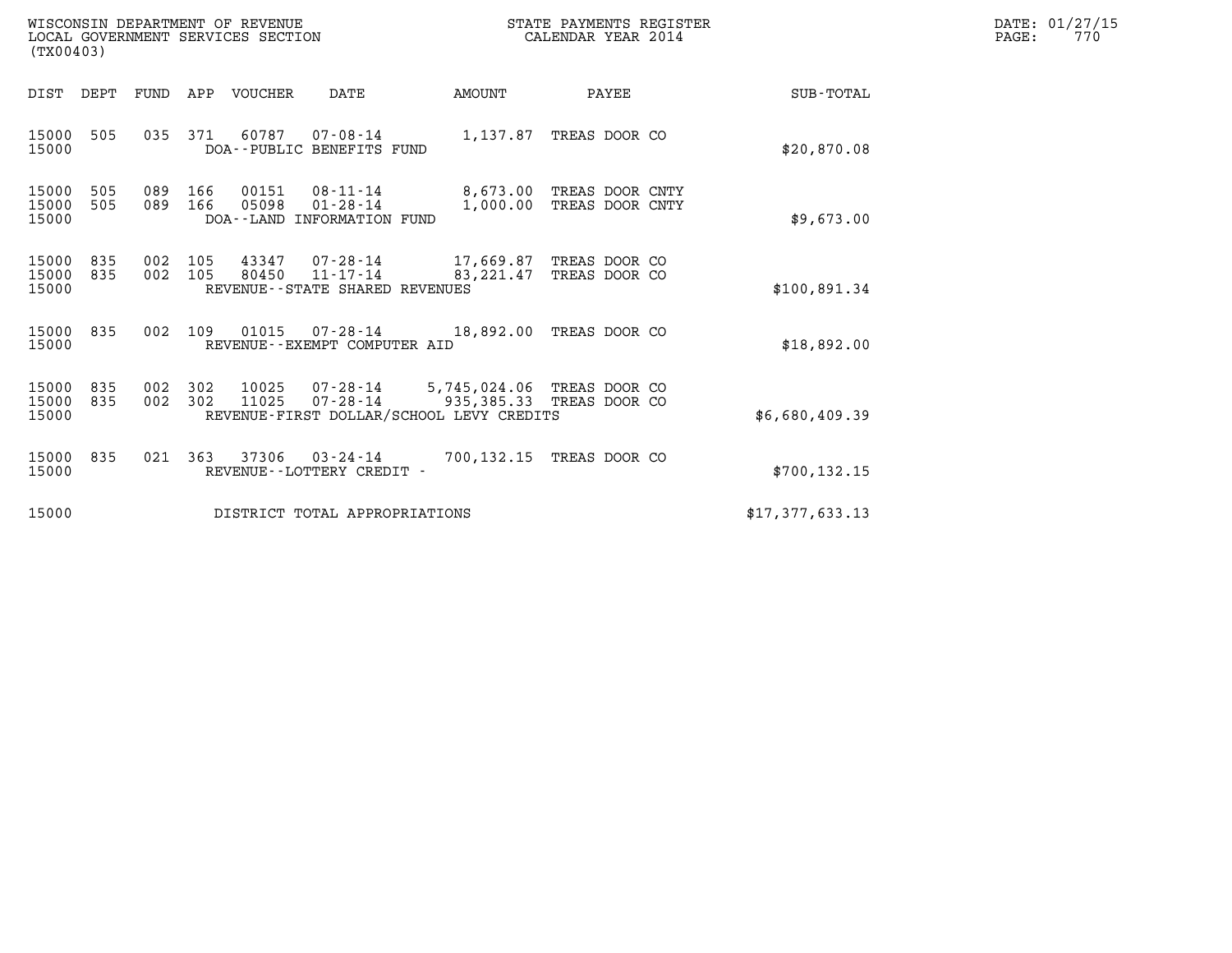|       | DATE: 01/27/15 |
|-------|----------------|
| PAGE: | 771            |

| WISCONSIN DEPARTMENT OF REVENUE<br>LOCAL GOVERNMENT SERVICES SECTION GETA CALENDAR YEAR 2014<br>(TX00403) |            |  |                    |                |                                                |                                             |                                                                                                                                                                                                                                                                                    |                                                                     | DATE: 01/27/15<br>PAGE: 771 |
|-----------------------------------------------------------------------------------------------------------|------------|--|--------------------|----------------|------------------------------------------------|---------------------------------------------|------------------------------------------------------------------------------------------------------------------------------------------------------------------------------------------------------------------------------------------------------------------------------------|---------------------------------------------------------------------|-----------------------------|
|                                                                                                           |            |  |                    |                |                                                |                                             | DIST DEPT FUND APP VOUCHER DATE AMOUNT PAYEE PAYEE SUB-TOTAL                                                                                                                                                                                                                       |                                                                     |                             |
| 15002                                                                                                     |            |  |                    |                |                                                |                                             | 15002 165 002 225 00417 06-30-14 13,908.44 TREAS TN BAILEYS HARBOR<br>SAFETY/PROF SERV--FIRE INSURANCE DUES                                                                                                                                                                        | \$13,908.44                                                         |                             |
| 15002 370<br>15002 370                                                                                    |            |  |                    |                |                                                |                                             | 002 503 16497 01-30-14 60,034.46 TREAS TN BAILEYS HARBOR<br>002 503 16497 01-30-14 9,952.08 TREAS TN BAILEYS HARBOR<br>TOWN SHARE 18209.97                                                                                                                                         |                                                                     |                             |
|                                                                                                           |            |  |                    |                |                                                | TOW TO MAT RESOURCES--AIDS IN LIEU OF TAXES |                                                                                                                                                                                                                                                                                    | \$69,986.54                                                         |                             |
|                                                                                                           |            |  |                    |                |                                                | 15002 NAT RESOURCES--FIRE SUPRESSION GRANTS | 15002 370 012 545 02428 04-29-14 1,773.71 TREAS TN BAILEYS HARBOR                                                                                                                                                                                                                  | \$1,773.71                                                          |                             |
|                                                                                                           |            |  |                    |                |                                                |                                             | 15002 370 012 571 37434 06-16-14 190.01 TREAS TN BAILEYS HARBOR<br>15002 775 NAT RESOURCES--FOREST CROP/MFL/CO FOREST                                                                                                                                                              | $\begin{matrix} \texttt{S} & \texttt{HARBOR} \end{matrix}$ \$190.01 |                             |
| 15002 370<br>15002<br>15002<br>15002 370<br>15002 370<br>15002                                            | 370<br>370 |  |                    |                |                                                | NAT RESOURCES--AIDS IN LIEU OF TAXES        | 012 579 19251 04-16-14 9.68 TREAS TN BAILEYS HARBOR<br>012 579 19251 04-16-14 1,109.22 TREAS TN BAILEYS HARBOR<br>012 579 19251 04-16-14 96.80 TREAS TN BAILEYS HARBOR<br>012 579 19251 04-16-14 859.73 TREAS TN BAILEYS HARBOR<br>012                                             | \$2,283.76                                                          |                             |
| 15002 395<br>15002<br>15002 395<br>15002 395<br>15002                                                     | 395        |  |                    |                |                                                |                                             | 011 191 04415 01-06-14 21,148.83 TOWN OF BAILEYS HARBOR<br>011 191 10415 04-07-14 21,148.83 TOWN OF BAILEYS HARBOR<br>011 191 20415 07-07-14 21,148.83 TOWN OF BAILEYS HARBOR<br>011 191 30415 10-06-14 21,148.83 TOWN OF BAILEYS HA<br>TRANSPORTATION - GENERAL TRANSP AIDS - GTA | \$84,595.32                                                         |                             |
|                                                                                                           |            |  |                    |                |                                                |                                             | 15002 455 002 231 01091 02-11-14 160.00 TREAS TN BAILEYS HARBOR<br>15002 JUSTICE--LAW ENFORCEMENT TRAINING                                                                                                                                                                         | \$160.00                                                            |                             |
| 15002 835<br>15002 835<br>15002                                                                           |            |  | 002 105<br>002 105 | 43328<br>80431 | REVENUE - - STATE SHARED REVENUES              |                                             | 07-28-14 1,618.47 TREAS TN BAILEYS HARBOR<br>11-17-14 9,200.87 TREAS TN BAILEYS HARBOR                                                                                                                                                                                             | \$10,819.34                                                         |                             |
| 15002<br>15002                                                                                            | 835        |  |                    | 002 109 02390  | $07 - 28 - 14$<br>REVENUE--EXEMPT COMPUTER AID |                                             | 173.00 TREAS TN BAILEYS HARBOR                                                                                                                                                                                                                                                     | \$173.00                                                            |                             |
| 15002                                                                                                     |            |  |                    |                | DISTRICT TOTAL APPROPRIATIONS                  |                                             |                                                                                                                                                                                                                                                                                    | \$183,890.12                                                        |                             |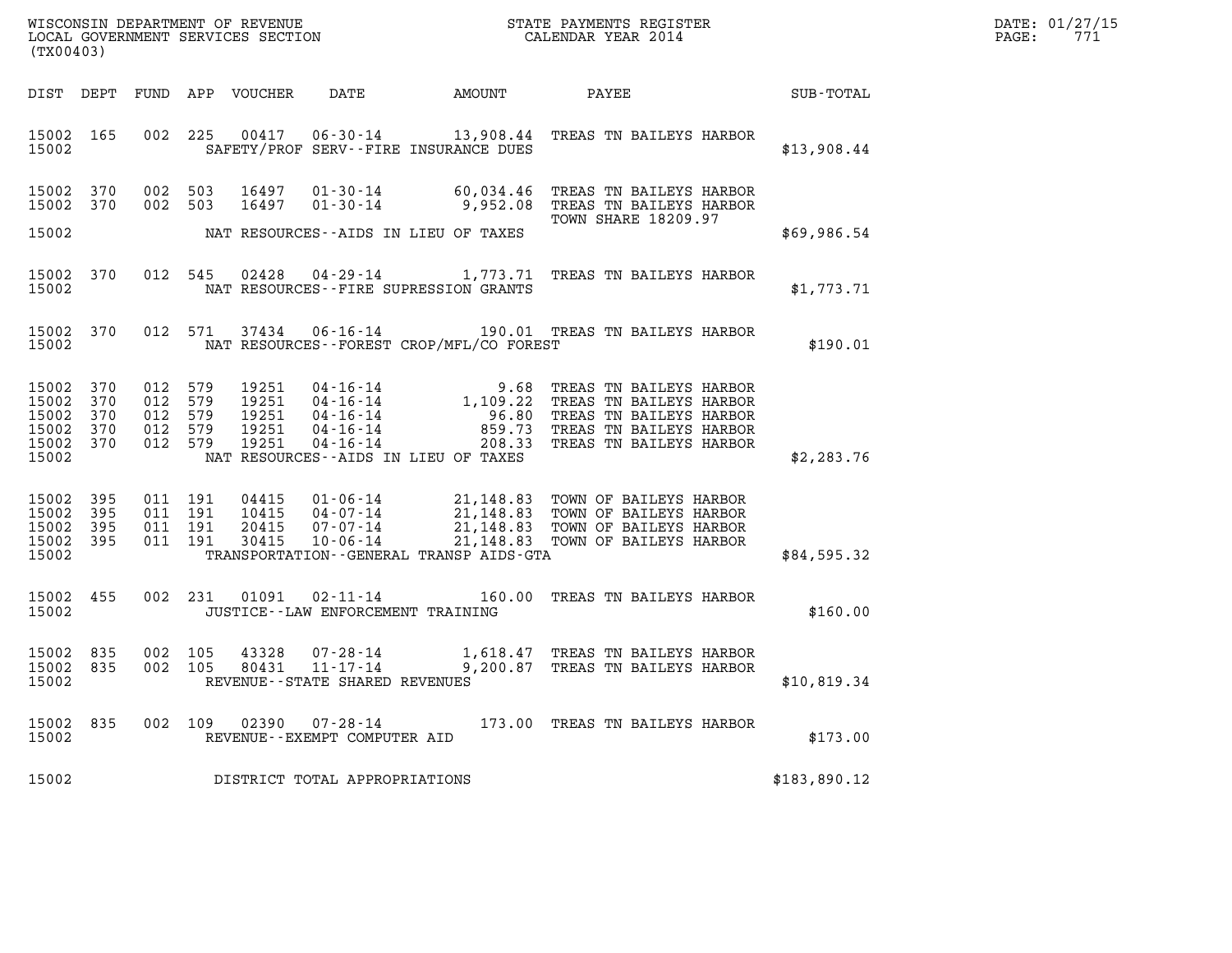| (TX00403)                                                       |                                          | WISCONSIN DEPARTMENT OF REVENUE | WISCONSIN DEPARTMENT OF REVENUE<br>LOCAL GOVERNMENT SERVICES SECTION |        | STATE PAYMENTS REGISTER<br>CALENDAR YEAR 2014                                                                                                                                    |               | DATE: 01/27/15<br>$\mathtt{PAGE:}$<br>772 |
|-----------------------------------------------------------------|------------------------------------------|---------------------------------|----------------------------------------------------------------------|--------|----------------------------------------------------------------------------------------------------------------------------------------------------------------------------------|---------------|-------------------------------------------|
|                                                                 |                                          | DIST DEPT FUND APP VOUCHER DATE |                                                                      | AMOUNT | PAYEE SUB-TOTAL                                                                                                                                                                  |               |                                           |
| 15004 165<br>15004                                              |                                          |                                 | SAFETY/PROF SERV--FIRE INSURANCE DUES                                |        | 002 225 00418 06-30-14 3,234.52 TREAS TN BRUSSELS                                                                                                                                | \$3,234.52    |                                           |
| 15004 370<br>15004                                              |                                          | 000 001                         | NAT RESOURCES-SEVERANCE/YIELD/WITHDRAWAL                             |        | 03DNR 11-04-14 3.56 TREAS TOWN BRUSSELS                                                                                                                                          | \$3.56        |                                           |
| 15004 370<br>15004                                              |                                          |                                 | NAT RESOURCES--FOREST CROP/MFL/CO FOREST                             |        | 012 571 37435 06-16-14 358.05 TREAS TN BRUSSELS                                                                                                                                  | \$358.05      |                                           |
| 15004 395<br>395<br>15004<br>395<br>15004<br>15004 395<br>15004 | 011 191<br>011 191<br>011 191<br>011 191 | 30416                           | TRANSPORTATION--GENERAL TRANSP AIDS-GTA                              |        | 04416  01-06-14  27,568.63 TOWN OF BRUSSELS<br>10416  04-07-14  27,568.63 TOWN OF BRUSSELS<br>20416  07-07-14  27,568.63 TOWN OF BRUSSELS<br>10-06-14 27,568.64 TOWN OF BRUSSELS | \$110, 274.53 |                                           |
| 15004 835<br>15004 835<br>15004                                 | 002 105<br>002 105                       | 80432                           | $11 - 17 - 14$<br>REVENUE--STATE SHARED REVENUES                     |        | 43329 07-28-14 4,783.07 TREAS TN BRUSSELS<br>27,104.07 TREAS TN BRUSSELS                                                                                                         | \$31,887.14   |                                           |
| 15004 835<br>15004                                              |                                          |                                 | REVENUE--EXEMPT COMPUTER AID                                         |        | 002 109 02391 07-28-14 98.00 TREAS TN BRUSSELS                                                                                                                                   | \$98.00       |                                           |
| 15004                                                           |                                          |                                 | DISTRICT TOTAL APPROPRIATIONS                                        |        |                                                                                                                                                                                  | \$145,855.80  |                                           |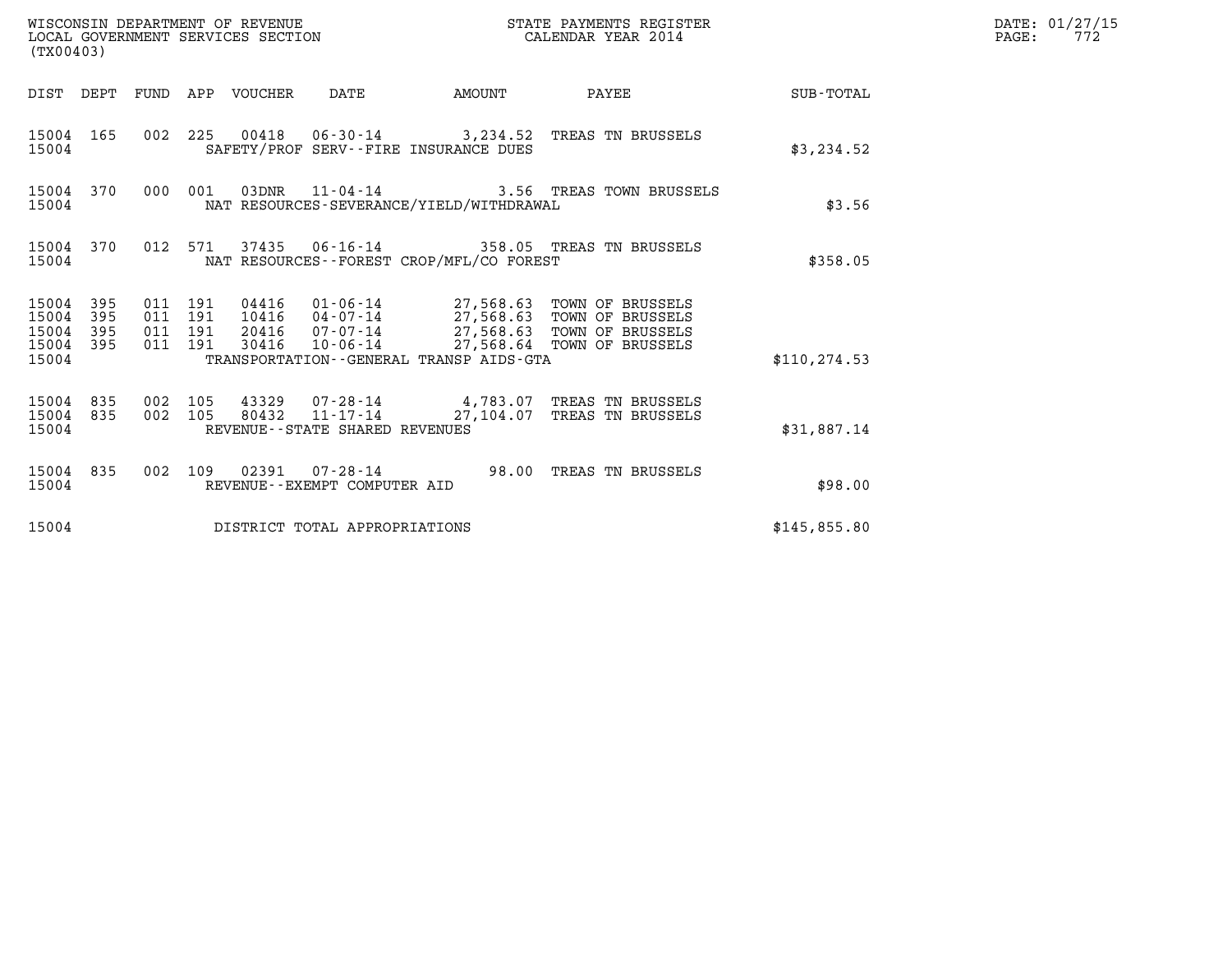| (TX00403)                                                          |                                                                                                                                                                                                                                                                                               | DATE: 01/27/15<br>$\mathtt{PAGE:}$<br>773 |
|--------------------------------------------------------------------|-----------------------------------------------------------------------------------------------------------------------------------------------------------------------------------------------------------------------------------------------------------------------------------------------|-------------------------------------------|
|                                                                    | DIST DEPT FUND APP VOUCHER DATE AMOUNT PAYEE TOTAL                                                                                                                                                                                                                                            |                                           |
| 15006                                                              | 15006 165 002 225 00419 06-30-14 2,030.56 TREAS TN CLAY BANKS<br>SAFETY/PROF SERV--FIRE INSURANCE DUES                                                                                                                                                                                        | \$2,030.56                                |
| 15006                                                              | 15006 370 000 001 02DNR 09-11-14 4.91 TREAS TOWN CLAY BANKS<br>NAT RESOURCES-SEVERANCE/YIELD/WITHDRAWAL                                                                                                                                                                                       | \$4.91                                    |
| 15006                                                              | 15006 370 012 571 37436 06-16-14 94.60 TREAS TN CLAY BANKS<br>NAT RESOURCES - - FOREST CROP/MFL/CO FOREST                                                                                                                                                                                     | \$94.60                                   |
| 15006<br>395<br>395<br>15006<br>395<br>15006<br>15006 395<br>15006 | 04417  01-06-14  14,041.00 TOWN OF CLAY BANKS<br>10417  04-07-14  14,041.00 TOWN OF CLAY BANKS<br>20417  07-07-14  14,041.00 TOWN OF CLAY BANKS<br>011 191<br>011 191<br>011 191<br>10-06-14 14,041.01 TOWN OF CLAY BANKS<br>011 191<br>30417<br>TRANSPORTATION - - GENERAL TRANSP AIDS - GTA | \$56, 164.01                              |
| 15006 835 002 105<br>15006 835<br>15006                            | 002 105 43330 07-28-14 840.27 TREAS TN CLAY BANKS<br>002 105 80433 11-17-14 4,761.51 TREAS TN CLAY BANKS<br>REVENUE--STATE SHARED REVENUES                                                                                                                                                    | \$5,601.78                                |
| 15006                                                              | 15006 835 002 109 02392 07-28-14 4.00 TREAS TN CLAY BANKS<br>REVENUE--EXEMPT COMPUTER AID                                                                                                                                                                                                     | \$4.00                                    |
| 15006                                                              | DISTRICT TOTAL APPROPRIATIONS                                                                                                                                                                                                                                                                 | \$63,899.86                               |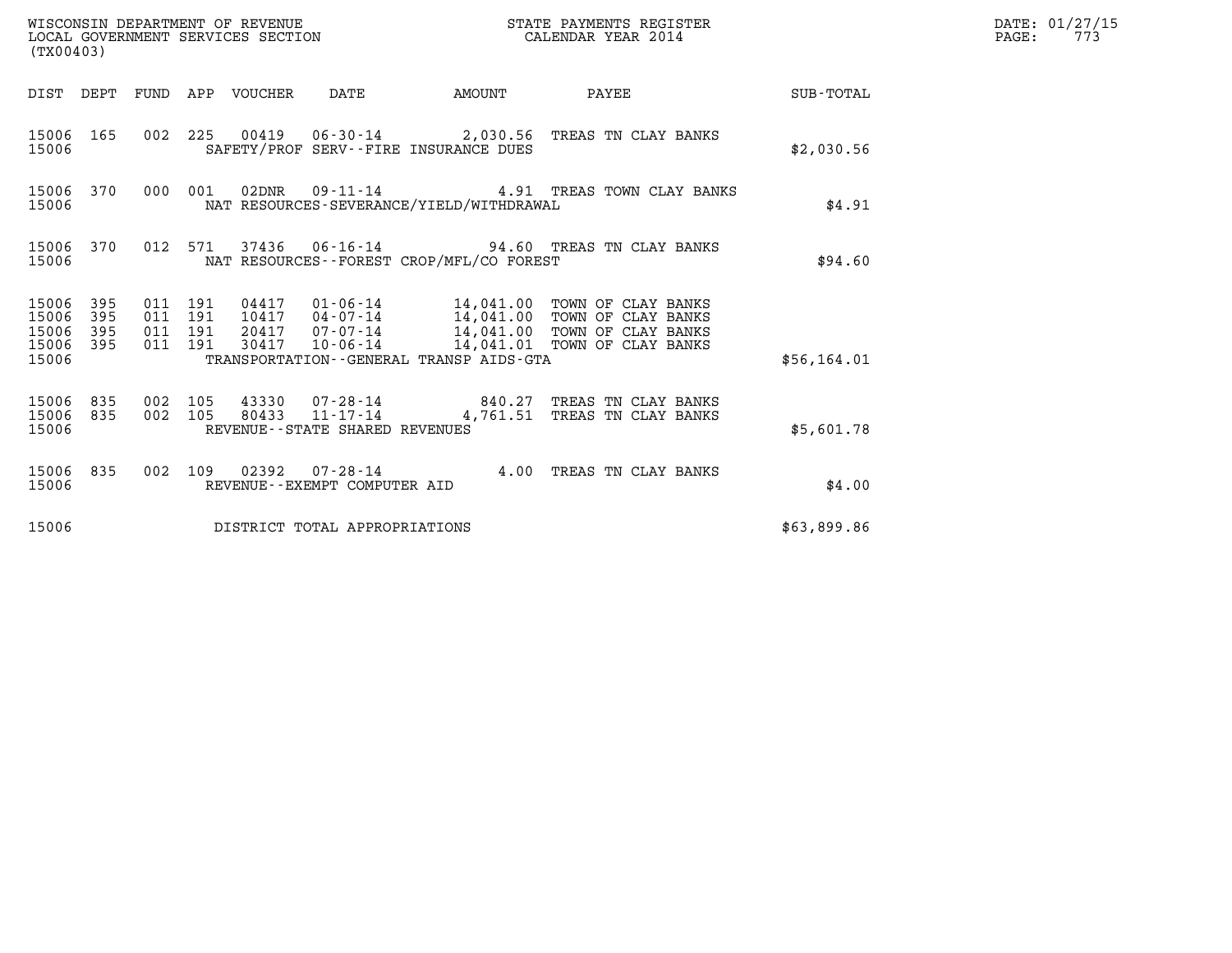| WISCONSIN DEPARTMENT OF REVENUE<br>LOCAL GOVERNMENT SERVICES SECTION<br>$1 - 2 - 0$ | STATE PAYMENTS REGISTER<br>CALENDAR YEAR 2014 | DATE: 01/27/15<br>774<br>PAGE: |
|-------------------------------------------------------------------------------------|-----------------------------------------------|--------------------------------|

| WISCONSIN DEPARTMENT OF REVENUE<br>LOCAL GOVERNMENT SERVICES SECTION<br>(TX00403)                                          |                                                                                                                                                                                                                                                 |                              |                     |              |
|----------------------------------------------------------------------------------------------------------------------------|-------------------------------------------------------------------------------------------------------------------------------------------------------------------------------------------------------------------------------------------------|------------------------------|---------------------|--------------|
| DIST DEPT                                                                                                                  | FUND APP VOUCHER DATE AMOUNT PAYEE SUB-TOTAL                                                                                                                                                                                                    |                              |                     |              |
| 225<br>15008<br>165<br>002<br>15008                                                                                        | 00420  06-30-14  17, 214.84  TREAS TN EGG HARBOR<br>SAFETY/PROF SERV--FIRE INSURANCE DUES                                                                                                                                                       |                              |                     | \$17,214.84  |
| 370<br>000<br>001<br>15008<br>370<br>000 001<br>15008<br>15008                                                             | $\begin{tabular}{llllll} 01\texttt{DNR} & 06-19-14 & & 872.13 & \texttt{TREAS TOWN EGG HARBOR} \\ 02\texttt{DNR} & 09-11-14 & & 730.27 & \texttt{TREAS TOWN EGG HARBOR} \end{tabular}$<br>NAT RESOURCES-SEVERANCE/YIELD/WITHDRAWAL              |                              |                     | \$1,602.40   |
| 15008 370<br>012<br>15008                                                                                                  | NAT RESOURCES - - FOREST CROP/MFL/CO FOREST                                                                                                                                                                                                     |                              |                     | \$434.12     |
| 370<br>012<br>15008<br>583<br>15008                                                                                        | $03030$ $06-23-14$ 663.72<br>NAT RESOURCES - - RECREATION RESOURCE - FED                                                                                                                                                                        |                              | TREAS TN EGG HARBOR | \$663.72     |
| 15008<br>395<br>011<br>191<br>395<br>011<br>191<br>15008<br>011<br>191<br>15008<br>395<br>011 191<br>15008<br>395<br>15008 | 04418  01-06-14  29,923.79  TOWN OF EGG HARBOR<br>10418  04-07-14  29,923.79  TOWN OF EGG HARBOR<br>20418  07-07-14  29,923.79  TOWN OF EGG HARBOR<br>30418  10-06-14  29,923.81  TOWN OF EGG HARBOR<br>TRANSPORTATION--GENERAL TRANSP AIDS-GTA |                              |                     | \$119,695.18 |
| 15008<br>835<br>002 105<br>835<br>002<br>105<br>15008<br>15008                                                             | 07-28-14 2,121.40 TREAS TN EGG HARBOR<br>11-17-14 12,032.73 TREAS TN EGG HARBOR<br>43331<br>80434<br>REVENUE--STATE SHARED REVENUES                                                                                                             |                              |                     | \$14.154.13  |
| 002<br>109<br>15008<br>835<br>15008                                                                                        | 07-28-14 141.00 TREAS TN EGG HARBOR<br>02393<br>REVENUE--EXEMPT COMPUTER AID                                                                                                                                                                    |                              |                     | \$141.00     |
| 021<br>15008<br>835<br>15008                                                                                               | 363 36054 03-24-14<br>REVENUE--LOTTERY CREDIT -                                                                                                                                                                                                 | 1,504.29 TREAS TN EGG HARBOR |                     | \$1,504.29   |
| 15008                                                                                                                      | DISTRICT TOTAL APPROPRIATIONS                                                                                                                                                                                                                   |                              |                     | \$155,409.68 |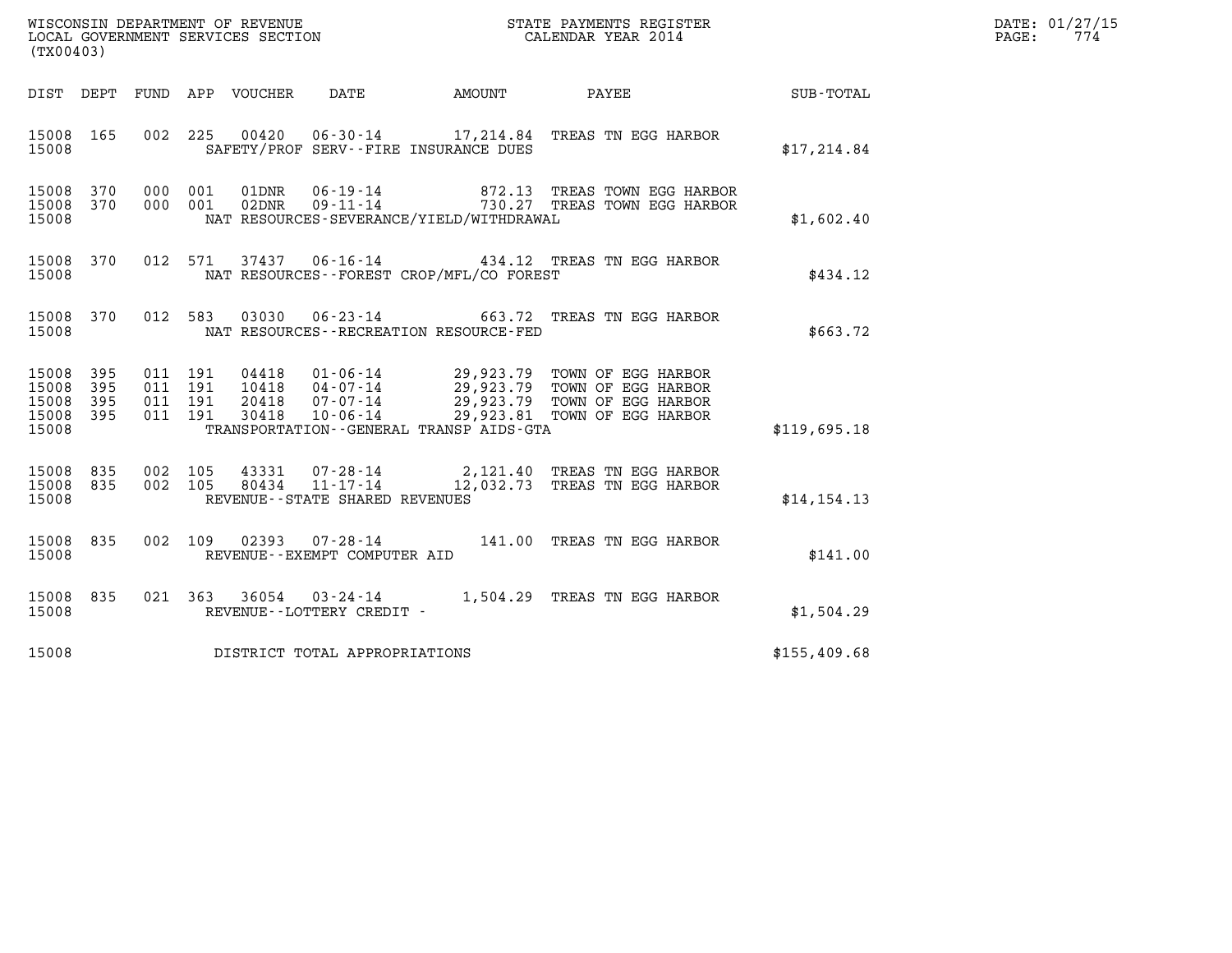| (TX00403)                                 |                          |                                          |                                 | WISCONSIN DEPARTMENT OF REVENUE<br>LOCAL COVERNMENT SERVICES SECTION |                                          | STATE PAYMENTS REGISTER<br>CALENDAR YEAR 2014                                                                                                                                         |              | DATE: 01/27/15<br>$\mathtt{PAGE}$ :<br>775 |
|-------------------------------------------|--------------------------|------------------------------------------|---------------------------------|----------------------------------------------------------------------|------------------------------------------|---------------------------------------------------------------------------------------------------------------------------------------------------------------------------------------|--------------|--------------------------------------------|
|                                           |                          |                                          | DIST DEPT FUND APP VOUCHER DATE |                                                                      | AMOUNT                                   | <b>PAYEE</b>                                                                                                                                                                          | SUB-TOTAL    |                                            |
| 15010 165<br>15010                        |                          |                                          |                                 |                                                                      | SAFETY/PROF SERV--FIRE INSURANCE DUES    | 002 225 00421 06-30-14 3,306.40 TREAS TN FORESTVILLE                                                                                                                                  | \$3,306.40   |                                            |
| 15010                                     | 15010 370                |                                          |                                 |                                                                      | NAT RESOURCES--FOREST CROP/MFL/CO FOREST | 012 571 37438 06-16-14 216.78 TREAS TN FORESTVILLE                                                                                                                                    | \$216.78     |                                            |
| 15010                                     | 15010 370                |                                          |                                 |                                                                      | NAT RESOURCES--AIDS IN LIEU OF TAXES     | 012 579 19252 04-16-14 52.18 TREAS TN FORESTVILLE                                                                                                                                     | \$52.18      |                                            |
| 15010<br>15010<br>15010<br>15010<br>15010 | 395<br>395<br>395<br>395 | 011 191<br>011 191<br>011 191<br>011 191 | 30419                           | $10 - 06 - 14$                                                       | TRANSPORTATION--GENERAL TRANSP AIDS-GTA  | 04419  01-06-14  24,128.50  TOWN OF FORESTVILLE<br>10419  04-07-14  24,128.50  TOWN OF FORESTVILLE<br>20419  07-07-14  24,128.50 TOWN OF FORESTVILLE<br>24,128.53 TOWN OF FORESTVILLE | \$96,514.03  |                                            |
| 15010<br>15010                            | 15010 835<br>835         | 002 105<br>002 105                       |                                 | $80435$ $11 - 17 - 14$<br>REVENUE - - STATE SHARED REVENUES          |                                          | 43332 07-28-14 6,697.32 TREAS TN FORESTVILLE<br>37,953.23 TREAS TN FORESTVILLE                                                                                                        | \$44,650.55  |                                            |
| 15010                                     | 15010 835                |                                          |                                 | REVENUE--EXEMPT COMPUTER AID                                         |                                          | 002 109 02394 07-28-14 14.00 TREAS TN FORESTVILLE                                                                                                                                     | \$14.00      |                                            |
| 15010                                     |                          |                                          |                                 | DISTRICT TOTAL APPROPRIATIONS                                        |                                          |                                                                                                                                                                                       | \$144,753.94 |                                            |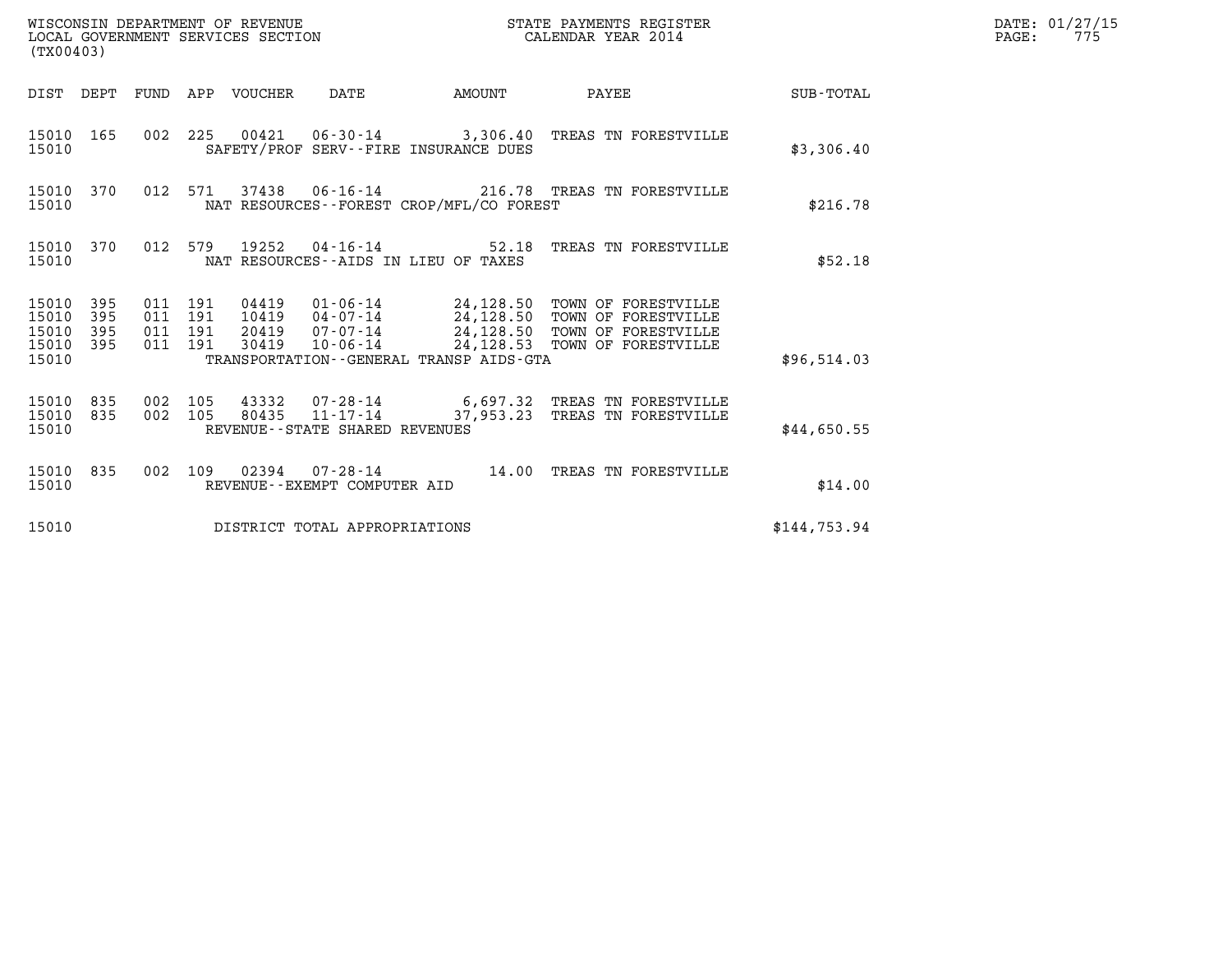| WISCONSIN DEPARTMENT OF REVENUE<br>LOCAL GOVERNMENT SERVICES SECTION<br>CALENDAR YEAR 2014<br>(TX00403) |                        |                    |                               |       |                                   |                                             |                                                                                                                                                                                          |              | DATE: 01/27/15<br>$\mathtt{PAGE:}$<br>776 |
|---------------------------------------------------------------------------------------------------------|------------------------|--------------------|-------------------------------|-------|-----------------------------------|---------------------------------------------|------------------------------------------------------------------------------------------------------------------------------------------------------------------------------------------|--------------|-------------------------------------------|
|                                                                                                         |                        |                    |                               |       |                                   |                                             | DIST DEPT FUND APP VOUCHER DATE AMOUNT PAYEE SUB-TOTAL                                                                                                                                   |              |                                           |
| 15012 165<br>15012                                                                                      |                        | 002 225            |                               |       |                                   | SAFETY/PROF SERV--FIRE INSURANCE DUES       | 00422  06-30-14  6,307.32  TREAS TN GARDNER                                                                                                                                              | \$6,307.32   |                                           |
| 15012                                                                                                   | 15012 370              |                    | 000 001                       | 02DNR |                                   | NAT RESOURCES-SEVERANCE/YIELD/WITHDRAWAL    | 09-11-14 14.50 TREAS TOWN GARDNER                                                                                                                                                        | \$14.50      |                                           |
| 15012 370                                                                                               | 15012 370              |                    | 002 503                       |       |                                   |                                             | 002 503 16498 01-30-14 18,204.89 TREAS TN GARDNER<br><b>TOWN SHARE 1597.33</b>                                                                                                           |              |                                           |
| 15012                                                                                                   |                        |                    |                               |       |                                   | NAT RESOURCES--AIDS IN LIEU OF TAXES        |                                                                                                                                                                                          | \$19,976.64  |                                           |
| 15012 370<br>15012                                                                                      |                        |                    |                               |       |                                   | NAT RESOURCES - - FOREST CROP/MFL/CO FOREST | 012 571 37439 06-16-14 511.03 TREAS TN GARDNER                                                                                                                                           | \$511.03     |                                           |
| 15012                                                                                                   | 15012 370<br>15012 370 |                    |                               |       |                                   | NAT RESOURCES--AIDS IN LIEU OF TAXES        | 012 579 19253 04-16-14 718.91 TREAS TN GARDNER<br>012 579 19253 04-16-14 168.70 TREAS TN GARDNER                                                                                         | \$887.61     |                                           |
| 15012 395<br>15012<br>15012 395<br>15012 395<br>15012                                                   | - 395                  | 011 191            | 011 191<br>011 191<br>011 191 |       |                                   | TRANSPORTATION--GENERAL TRANSP AIDS-GTA     | 04420  01-06-14  25,970.29  TOWN OF GARDNER<br>10420  04-07-14  25,970.29  TOWN OF GARDNER<br>20420  07-07-14  25,970.29  TOWN OF GARDNER<br>30420  10-06-14  25,970.32  TOWN OF GARDNER | \$103,881.19 |                                           |
| 15012 395<br>15012                                                                                      |                        |                    |                               |       |                                   | TRANSPORTATION - - LRIP/TRIP/MSIP GRANTS    | 011 278 26307 10-01-14 12,129.98 TREAS TN GARDNER                                                                                                                                        | \$12, 129.98 |                                           |
| 15012                                                                                                   | 15012 835<br>15012 835 | 002 105<br>002 105 |                               |       | REVENUE - - STATE SHARED REVENUES |                                             | $\begin{tabular}{llllll} 43333 & 07\hbox{-}28\hbox{-}14 & 1,869.03 & \texttt{TREAS TN GARDNER} \\ 80436 & 11\hbox{-}17\hbox{-}14 & 10,591.19 & \texttt{TREAS TN GARDNER} \end{tabular}$  | \$12,460.22  |                                           |
| 15012 835<br>15012                                                                                      |                        |                    |                               |       | REVENUE--EXEMPT COMPUTER AID      |                                             | 002 109 02395 07-28-14 32.00 TREAS TN GARDNER                                                                                                                                            | \$32.00      |                                           |
| 15012                                                                                                   |                        |                    |                               |       | DISTRICT TOTAL APPROPRIATIONS     |                                             |                                                                                                                                                                                          | \$156,200.49 |                                           |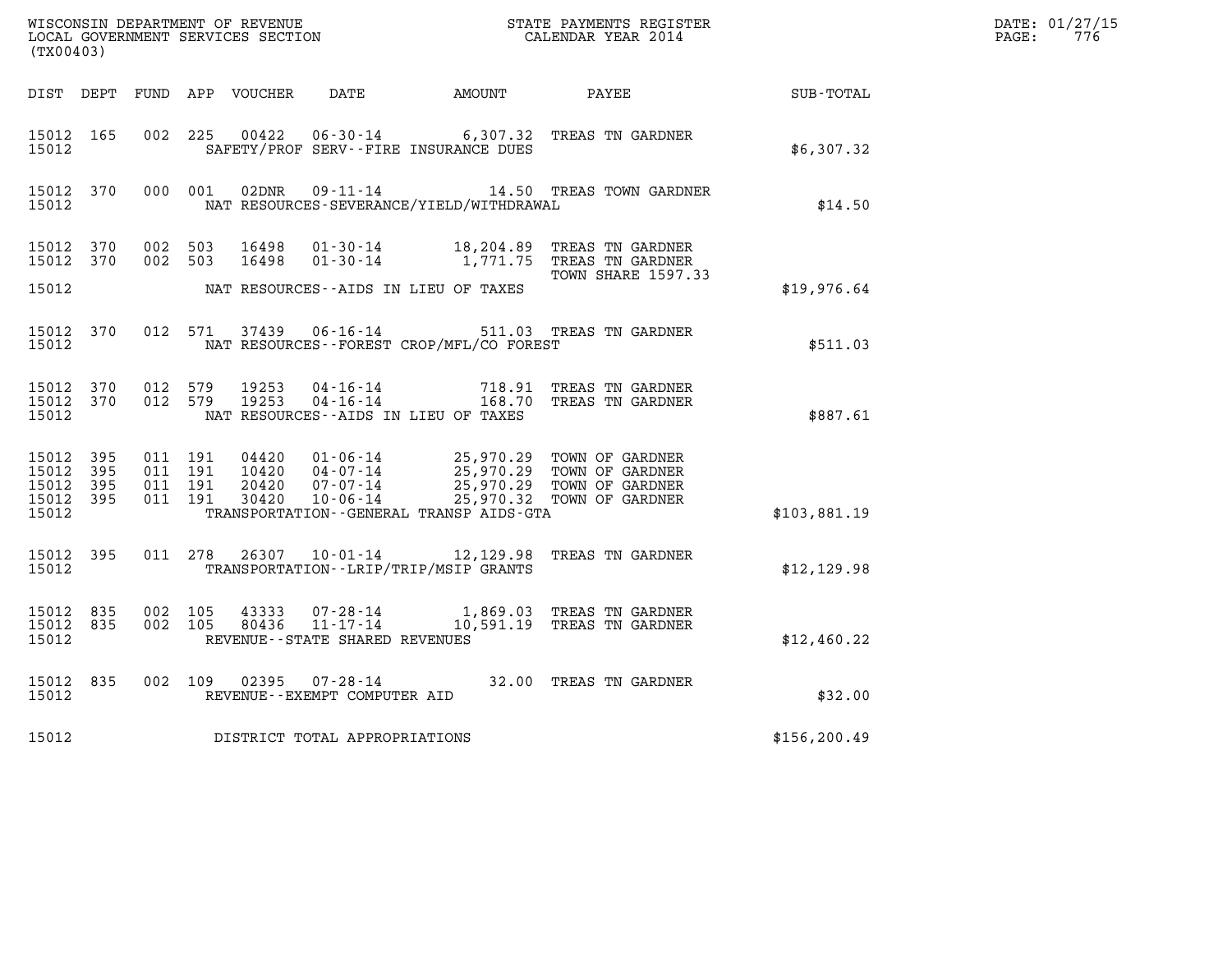|                    |           |  |  |  |                                                |                                                |                                                                                                                                                                                                                                         |              | DATE: 01/27/15<br>PAGE: 777 |
|--------------------|-----------|--|--|--|------------------------------------------------|------------------------------------------------|-----------------------------------------------------------------------------------------------------------------------------------------------------------------------------------------------------------------------------------------|--------------|-----------------------------|
| (TX00403)          |           |  |  |  |                                                |                                                |                                                                                                                                                                                                                                         |              |                             |
|                    |           |  |  |  |                                                |                                                | DIST DEPT FUND APP VOUCHER DATE AMOUNT PAYEE TOTAL                                                                                                                                                                                      |              |                             |
| 15014 165<br>15014 |           |  |  |  | SAFETY/PROF SERV--FIRE INSURANCE DUES          |                                                | 002 225 00423 06-30-14 21,257.99 TREAS TN GIBRALTAR                                                                                                                                                                                     | \$21, 257.99 |                             |
| 15014              |           |  |  |  |                                                | NAT RESOURCES-SEVERANCE/YIELD/WITHDRAWAL       | 15014 370 000 001 03DNR 11-04-14 8,486.56 TREAS TOWN GIBRALTOR                                                                                                                                                                          | \$8,486.56   |                             |
|                    |           |  |  |  |                                                |                                                | 15014 370 002 503 16499 01-30-14 5,177.82 TREAS TN GIBRALTAR                                                                                                                                                                            |              |                             |
| 15014              |           |  |  |  | NAT RESOURCES--AIDS IN LIEU OF TAXES           |                                                | <b>TOWN SHARE 1108.56</b>                                                                                                                                                                                                               | \$5,177.82   |                             |
|                    |           |  |  |  |                                                | 15014 NAT RESOURCES--FOREST CROP/MFL/CO FOREST | 15014 370 012 571 37440 06-16-14 584.37 TREAS TN GIBRALTAR                                                                                                                                                                              | \$584.37     |                             |
| 15014              |           |  |  |  | NAT RESOURCES--AIDS IN LIEU OF TAXES           |                                                | 15014 370 012 579 19254 04-16-14 3,311.22 TREAS TN GIBRALTAR<br>15014 370 012 579 19254 04-16-14 92.13 TREAS TN GIBRALTAR                                                                                                               | \$3,403.35   |                             |
| 15014              |           |  |  |  |                                                | TRANSPORTATION - - GENERAL TRANSP AIDS - GTA   | 15014 395 011 191 04421 01-06-14 26,896.48 TOWN OF GIBRALTAR<br>15014 395 011 191 10421 04-07-14 26,896.48 TOWN OF GIBRALTAR<br>15014 395 011 191 20421 07-07-14 26,896.48 TOWN OF GIBRALTAR<br>15014 395 011 191 30421 10-06-14 26,896 | \$107,585.94 |                             |
|                    | 15014 395 |  |  |  | 15014 TRANSPORTATION - - LRIP/TRIP/MSIP GRANTS |                                                | 011 278 33223 12-05-14 15,259.00 TREAS TN GIBRALTAR                                                                                                                                                                                     | \$15,259.00  |                             |
| 15014              | 15014 455 |  |  |  | JUSTICE--LAW ENFORCEMENT TRAINING              |                                                | 002 231 01405 02-19-14 160.00 TREAS TN GIBRALTAR                                                                                                                                                                                        | \$160.00     |                             |
| 15014              |           |  |  |  | REVENUE--STATE SHARED REVENUES                 |                                                | 15014 835 002 105 43334 07-28-14 1,939.24 TREAS TN GIBRALTAR<br>15014 835 002 105 80437 11-17-14 10,989.05 TREAS TN GIBRALTAR                                                                                                           | \$12,928.29  |                             |
| 15014              | 15014 835 |  |  |  | REVENUE--EXEMPT COMPUTER AID                   |                                                | 002 109 02396 07-28-14 460.00 TREAS TN GIBRALTAR                                                                                                                                                                                        | \$460.00     |                             |

15014 835 002 109 02396 07-28-14 460.00 TREAS TN GIBRALTAR<br>15014 15014 835 002 501 00001 02-03-14 1,718.35 TREAS TN GIBRALTAR<br>15014 DOA-PAYMENT FOR MUNICIPAL SERVICES AID 15014 DOA-PAYMENT FOR MUNICIPAL SERVICES AID \$1,718.35 15014 DOA-PAYMENT FOR MUNICIPAL SERVICES AID \$1,718.35<br>15014 DISTRICT TOTAL APPROPRIATIONS \$177,021.67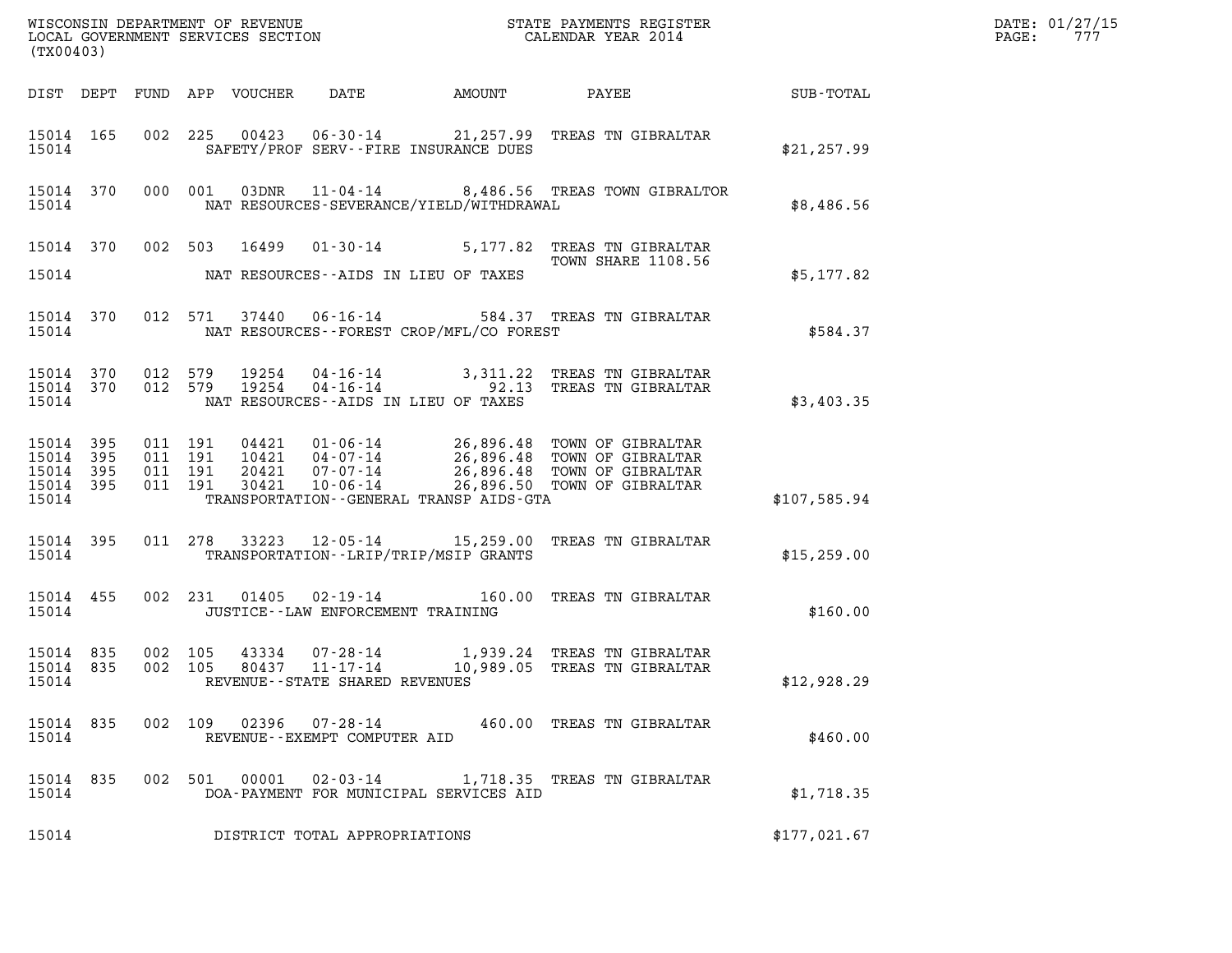| (TX00403)                                 |                          |                                          | WISCONSIN DEPARTMENT OF REVENUE<br>LOCAL GOVERNMENT SERVICES SECTION<br>LOCAL GOVERNMENT SERVICES SECTION |                                             | STATE PAYMENTS REGISTER<br>CALENDAR YEAR 2014                                                                                                      |              | DATE: 01/27/15<br>778<br>PAGE: |
|-------------------------------------------|--------------------------|------------------------------------------|-----------------------------------------------------------------------------------------------------------|---------------------------------------------|----------------------------------------------------------------------------------------------------------------------------------------------------|--------------|--------------------------------|
|                                           |                          |                                          | DIST DEPT FUND APP VOUCHER<br>DATE                                                                        | AMOUNT                                      | PAYEE                                                                                                                                              | SUB-TOTAL    |                                |
| 15016 165<br>15016                        |                          | 002 225                                  | $00424$ $06 - 30 - 14$<br>SAFETY/PROF SERV--FIRE INSURANCE DUES                                           |                                             | 6,199.50 TREAS TN JACKSONPORT                                                                                                                      | \$6,199.50   |                                |
| 15016 370<br>15016                        |                          | 000 001                                  | 02DNR<br>09-11-14                                                                                         | NAT RESOURCES-SEVERANCE/YIELD/WITHDRAWAL    | 259.22 TREAS TOWN JACKSONPORT                                                                                                                      | \$259.22     |                                |
| 15016 370<br>15016                        |                          |                                          | 012 571<br>37441                                                                                          | NAT RESOURCES - - FOREST CROP/MFL/CO FOREST | 06-16-14 420.96 TREAS TN JACKSONPORT                                                                                                               | \$420.96     |                                |
| 15016 370<br>15016 370<br>15016           |                          | 095 512<br>095 512                       | 01679<br>02-24-14<br>01999<br>$03 - 21 - 14$<br>NAT RESOURCES - - STEWARDSHIP 2000                        |                                             | 177,293.50 JACKSONPORT, TOWN OF<br>177,216.00 JACKSONPORT, TOWN OF                                                                                 | \$354,509.50 |                                |
| 15016<br>15016<br>15016<br>15016<br>15016 | 395<br>395<br>395<br>395 | 011 191<br>011 191<br>011 191<br>011 191 | 04422<br>10422<br>20422<br>$07 - 07 - 14$<br>$10 - 06 - 14$<br>30422                                      | TRANSPORTATION--GENERAL TRANSP AIDS-GTA     | 01-06-14 24,864.16 TOWN OF JACKSONPORT<br>04-07-14 24,864.16 TOWN OF JACKSONPORT<br>24,864.16 TOWN OF JACKSONPORT<br>24,864.18 TOWN OF JACKSONPORT | \$99,456.66  |                                |
| 15016 505<br>15016                        |                          | 002 142                                  | 08194<br>05-06-14<br>DOA--FEDERAL ENERGY GRANTS                                                           |                                             | 55,000.00 JACKSONPORT, TOWN OF                                                                                                                     | \$55,000.00  |                                |
| 15016 835<br>15016 835<br>15016           |                          | 002 105<br>002 105                       | 43335<br>07-28-14<br>$11 - 17 - 14$<br>80438<br>REVENUE - - STATE SHARED REVENUES                         |                                             | 1,454.34 TREAS TN JACKSONPORT<br>8,243.61 TREAS TN JACKSONPORT                                                                                     | \$9,697.95   |                                |
| 15016 835<br>15016                        |                          | 002 109                                  | 02397<br>07-28-14<br>REVENUE--EXEMPT COMPUTER AID                                                         |                                             | 18.00 TREAS TN JACKSONPORT                                                                                                                         | \$18.00      |                                |
| 15016                                     |                          |                                          | DISTRICT TOTAL APPROPRIATIONS                                                                             |                                             |                                                                                                                                                    | \$525,561.79 |                                |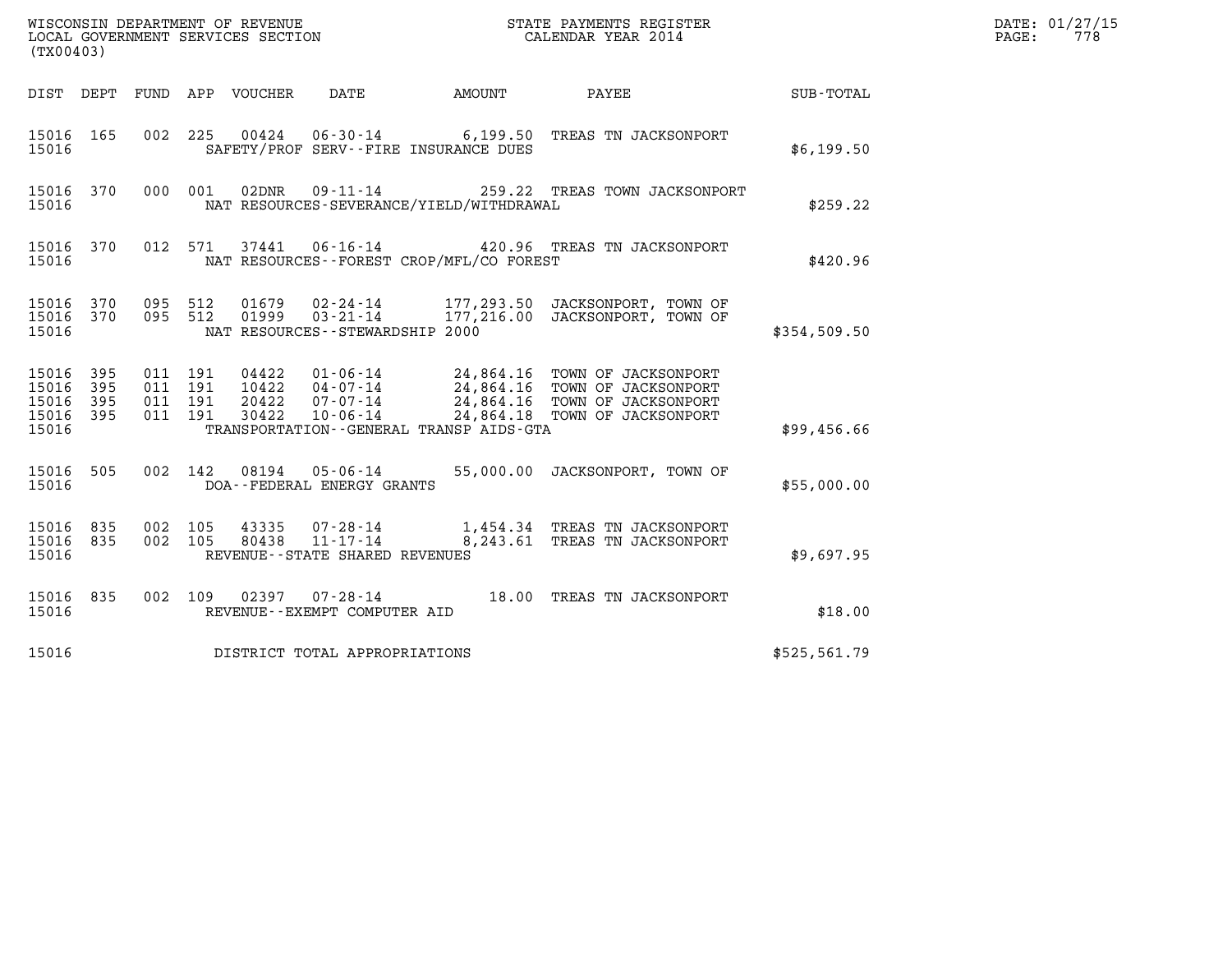| (TX00403)                                    |                    |                                          |  |  |                                   |                                              |                                                                                                                                                                                                                  |              | DATE: 01/27/15<br>$\mathtt{PAGE:}$<br>779 |
|----------------------------------------------|--------------------|------------------------------------------|--|--|-----------------------------------|----------------------------------------------|------------------------------------------------------------------------------------------------------------------------------------------------------------------------------------------------------------------|--------------|-------------------------------------------|
|                                              |                    |                                          |  |  |                                   |                                              | DIST DEPT FUND APP VOUCHER DATE AMOUNT PAYEE                                                                                                                                                                     | SUB-TOTAL    |                                           |
| 15018                                        | 15018 165          |                                          |  |  |                                   | SAFETY/PROF SERV--FIRE INSURANCE DUES        | 002 225 00425 06-30-14 27,511.40 TREAS TN LIBERTY GROVE                                                                                                                                                          | \$27,511.40  |                                           |
| 15018                                        |                    |                                          |  |  |                                   | NAT RESOURCES-SEVERANCE/YIELD/WITHDRAWAL     | 15018 370 000 001 01DNR 06-19-14 760.59 TREAS TOWN LIBERTY GROVE                                                                                                                                                 | \$760.59     |                                           |
|                                              |                    |                                          |  |  |                                   |                                              | 15018 370 002 503 16500 01-30-14 9,068.25 TREAS TN LIBERTY GROVE 15018 370 002 503 16500 01-30-14 8,724.27 TREAS TN LIBERTY GROVE                                                                                |              |                                           |
| 15018                                        |                    |                                          |  |  |                                   | NAT RESOURCES--AIDS IN LIEU OF TAXES         | <b>TOWN SHARE 2907.17</b>                                                                                                                                                                                        | \$17,792.52  |                                           |
|                                              | 15018              |                                          |  |  |                                   | NAT RESOURCES - - FOREST CROP/MFL/CO FOREST  | 15018 370 012 571 37442 06-16-14 344.01 TREAS TN LIBERTY GROVE                                                                                                                                                   | \$344.01     |                                           |
| 15018 370<br>15018 370<br>15018 370<br>15018 | 15018 370          | 012 579<br>012 579<br>012 579<br>012 579 |  |  |                                   | NAT RESOURCES--AIDS IN LIEU OF TAXES         | 19255  04-16-14   191.04 TREAS TN LIBERTY GROVE<br>19255  04-16-14   177.71 TREAS TN LIBERTY GROVE<br>19255  04-16-14   3,231.72 TREAS TN LIBERTY GROVE<br>19255  04-16-14   70.00 TREAS TN LIBERTY GROVE        | \$3,670.47   |                                           |
| 15018 395<br>15018<br>15018 395<br>15018     | - 395<br>15018 395 | 011 191<br>011 191<br>011 191<br>011 191 |  |  |                                   | TRANSPORTATION - - GENERAL TRANSP AIDS - GTA | 04423  01-06-14  53,718.87  TOWN OF LIBERTY GROVE<br>10423  04-07-14  53,718.87  TOWN OF LIBERTY GROVE<br>20423  07-07-14  53,718.87  TOWN OF LIBERTY GROVE<br>30423  10-06-14  53,718.89  TOWN OF LIBERTY GROVE | \$214,875.50 |                                           |
| 15018 835<br>15018 835<br>15018              |                    | 002 105<br>002 105                       |  |  | REVENUE - - STATE SHARED REVENUES |                                              | $\begin{array}{lllll}43336 & 07\text{-}28\text{-}14 & 3,049.22 & \text{TREAS TN LIBERTY GROVE} \\ 80439 & 11\text{-}17\text{-}14 & 17,387.12 & \text{TREAS TN LIBERTY GROVE} \end{array}$                        | \$20,436.34  |                                           |
| 15018                                        | 15018 835          |                                          |  |  | REVENUE--EXEMPT COMPUTER AID      |                                              | 002 109 02398 07-28-14 255.00 TREAS TN LIBERTY GROVE                                                                                                                                                             | \$255.00     |                                           |
| 15018                                        | 15018 835          |                                          |  |  |                                   | DOA-PAYMENT FOR MUNICIPAL SERVICES AID       | 002 501 00001 02-03-14 253.42 TREAS TN LIBERTY GROVE                                                                                                                                                             | \$253.42     |                                           |
| 15018                                        |                    |                                          |  |  | DISTRICT TOTAL APPROPRIATIONS     |                                              |                                                                                                                                                                                                                  | \$285,899.25 |                                           |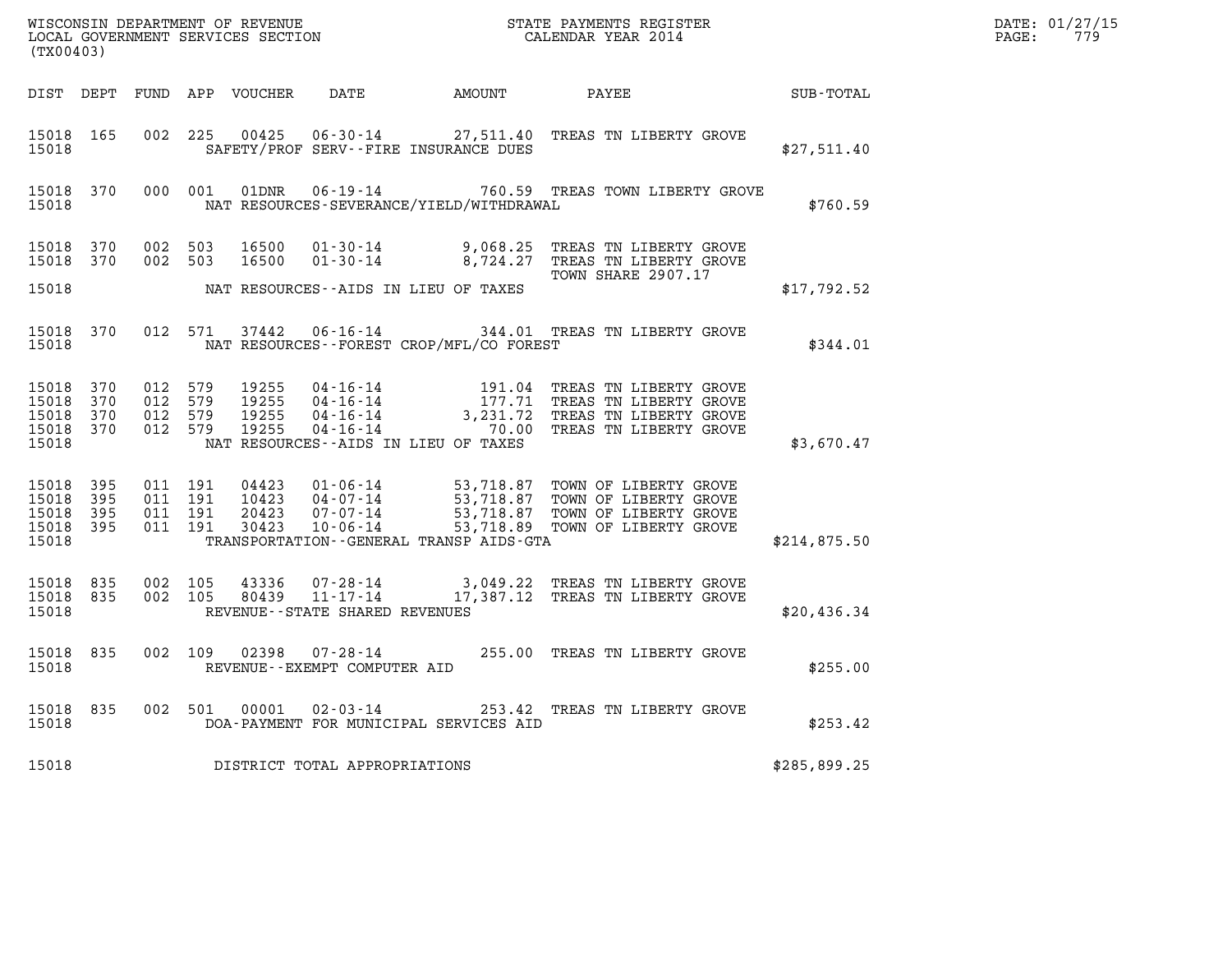|       | DATE: 01/27/15 |
|-------|----------------|
| PAGE: | 780            |

| %WISCONSIN DEPARTMENT OF REVENUE $$\tt STATE$ PAYMENTS REGISTER LOCAL GOVERNMENT SERVICES SECTION $$\tt CALENDAR$ YEAR 2014<br>(TX00403) |     |                               |         |                                 |                                                          |                                                                                                                                                                                                                                                                                        |              | DATE: 01/27/15<br>$\mathtt{PAGE}$ :<br>780 |
|------------------------------------------------------------------------------------------------------------------------------------------|-----|-------------------------------|---------|---------------------------------|----------------------------------------------------------|----------------------------------------------------------------------------------------------------------------------------------------------------------------------------------------------------------------------------------------------------------------------------------------|--------------|--------------------------------------------|
|                                                                                                                                          |     |                               |         | DIST DEPT FUND APP VOUCHER DATE |                                                          | AMOUNT PAYEE SUB-TOTAL                                                                                                                                                                                                                                                                 |              |                                            |
| 15020 165<br>15020                                                                                                                       |     |                               |         |                                 | SAFETY/PROF SERV--FIRE INSURANCE DUES                    | 002 225 00426 06-30-14 10,260.62 TREAS TN NASEWAUPEE                                                                                                                                                                                                                                   | \$10, 260.62 |                                            |
| 15020                                                                                                                                    |     |                               |         |                                 | NAT RESOURCES-SEVERANCE/YIELD/WITHDRAWAL                 | 15020 370 000 001 01DNR 06-19-14 310.19 TREAS TOWN NASEWAUPEE                                                                                                                                                                                                                          | \$310.19     |                                            |
| 15020                                                                                                                                    |     |                               |         |                                 | NAT RESOURCES--AIDS IN LIEU OF TAXES                     | 15020 370 002 503 16501 01-30-14 627.69 TREAS TN NASEWAUPEE                                                                                                                                                                                                                            | \$627.69     |                                            |
| 15020 370<br>15020                                                                                                                       |     |                               |         |                                 | NAT RESOURCES - - FOREST CROP/MFL/CO FOREST              | 012 571 37443 06-16-14 294.49 TREAS TN NASEWAUPEE                                                                                                                                                                                                                                      | \$294.49     |                                            |
| 15020                                                                                                                                    |     |                               |         |                                 | NAT RESOURCES--AIDS IN LIEU OF TAXES                     | $15020$ 370 012 579 19256 04-16-14 918.34 TREAS TN NASEWAUPEE<br>15020 370 012 579 19256 04-16-14 296.87 TREAS TN NASEWAUPEE                                                                                                                                                           | \$1,215.21   |                                            |
| 15020 395<br>15020<br>15020 395<br>15020 395<br>15020                                                                                    | 395 | 011 191<br>011 191<br>011 191 | 011 191 |                                 | TRANSPORTATION--GENERAL TRANSP AIDS-GTA                  | $\begin{tabular}{c c c c c c c c c c} \hline 04424 & 01-06-14 & 34,708.21 & TOWN OF NASEWAUPEE \\ 10424 & 04-07-14 & 34,708.21 & TOWN OF NASEWAUPEE \\ 20424 & 07-07-14 & 34,708.21 & TOWN OF NASEWAUPEE \\ 30424 & 10-06-14 & 34,708.23 & TOWN OF NASEWAUPEE \\ \hline \end{tabular}$ | \$138,832.86 |                                            |
| 15020                                                                                                                                    |     |                               |         |                                 | TRANSPORTATION--LRIP/TRIP/MSIP GRANTS                    | 15020 395 011 278 30245 11-05-14 12,128.97 TREAS TN NASEWAUPEE                                                                                                                                                                                                                         | \$12,128.97  |                                            |
| 15020 835<br>15020                                                                                                                       |     | 002 105<br>15020 835 002 105  |         |                                 | REVENUE--STATE SHARED REVENUES                           | $\begin{array}{cccc} 43337 & 07\text{-}28\text{-}14 & 3,680.09 & \text{TREAS TN NASEWAUPEE} \\ 80440 & 11\text{-}17\text{-}14 & 20,875.24 & \text{TREAS TN NASEWAUPEE} \end{array}$                                                                                                    | \$24,555.33  |                                            |
| 15020                                                                                                                                    |     |                               |         |                                 | REVENUE--EXEMPT COMPUTER AID                             | 15020 835 002 109 02399 07-28-14 65.00 TREAS TN NASEWAUPEE                                                                                                                                                                                                                             | \$65.00      |                                            |
| 15020 835<br>15020                                                                                                                       |     |                               | 002 501 | 00001                           | $02 - 03 - 14$<br>DOA-PAYMENT FOR MUNICIPAL SERVICES AID | 548.21 TREAS TN NASEWAUPEE                                                                                                                                                                                                                                                             | \$548.21     |                                            |
| 15020 835<br>15020                                                                                                                       |     |                               |         | 021 363 36055                   | 03-24-14<br>REVENUE--LOTTERY CREDIT -                    | 509.46 TREAS TN NASEWAUPEE                                                                                                                                                                                                                                                             | \$509.46     |                                            |
| 15020                                                                                                                                    |     |                               |         |                                 | DISTRICT TOTAL APPROPRIATIONS                            |                                                                                                                                                                                                                                                                                        | \$189,348.03 |                                            |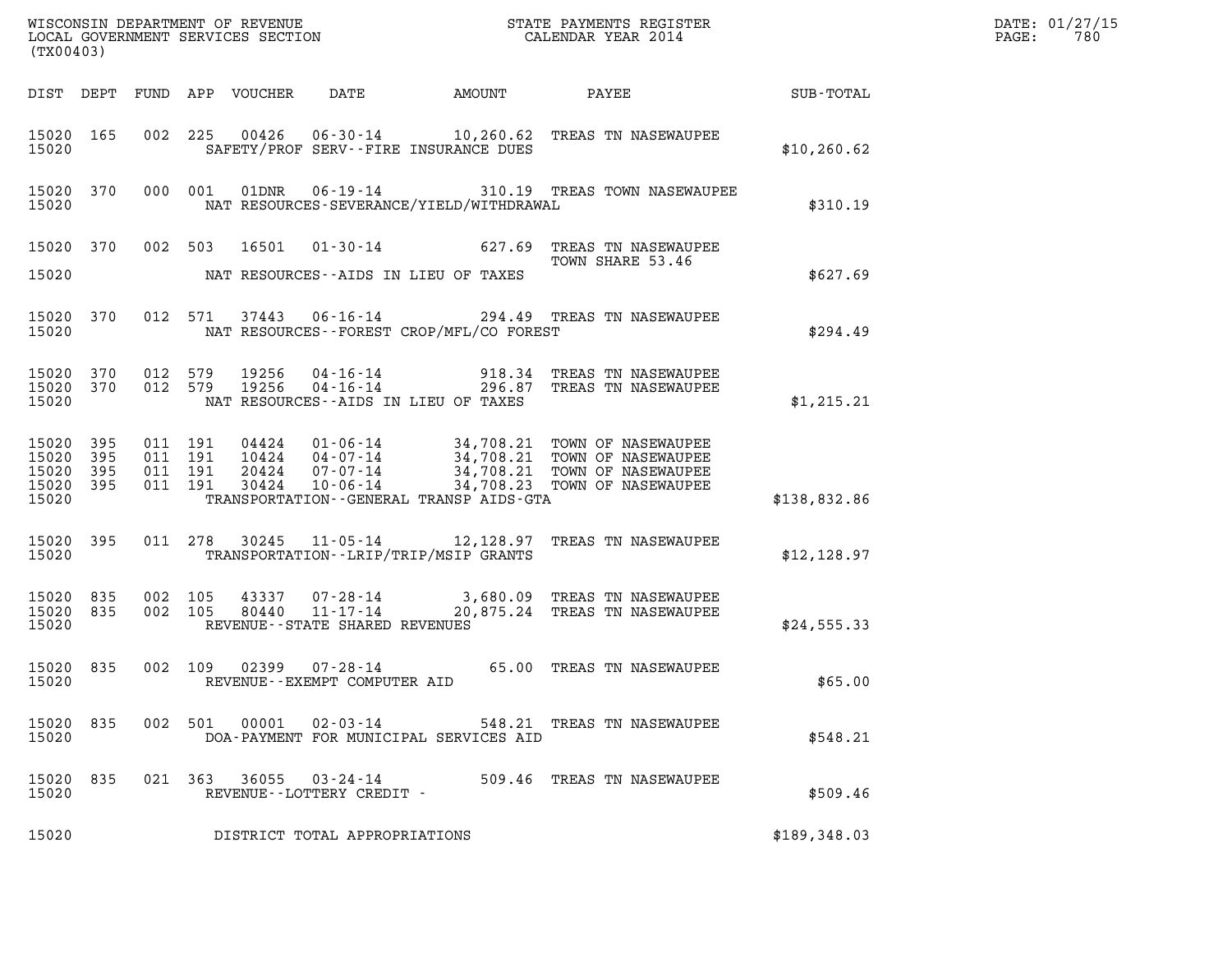| $\mathtt{DATE}$ : | 01/27/15 |
|-------------------|----------|
| PAGE:             | 781      |

| (TX00403)                                             |            |                               |                    |                  |                                             |                                             |                                                                                                                                                                                        |              | DATE: 01/27/15<br>781<br>PAGE: |
|-------------------------------------------------------|------------|-------------------------------|--------------------|------------------|---------------------------------------------|---------------------------------------------|----------------------------------------------------------------------------------------------------------------------------------------------------------------------------------------|--------------|--------------------------------|
| DIST DEPT                                             |            |                               |                    | FUND APP VOUCHER | DATE                                        | AMOUNT                                      | PAYEE SUB-TOTAL                                                                                                                                                                        |              |                                |
| 15022 165<br>15022                                    |            |                               |                    |                  |                                             | SAFETY/PROF SERV--FIRE INSURANCE DUES       | 002 225 00427 06-30-14 20,000.12 TREAS TN SEVASTOPOL                                                                                                                                   | \$20,000.12  |                                |
| 15022 370<br>15022 370                                |            | 002 503<br>002 503            |                    | 16502<br>16502   |                                             |                                             | 01-30-14 80.46 TREAS TN SEVASTOPOL<br>01-30-14 12,785.31 TREAS TN SEVASTOPOL<br>TOWN SHARE 993.46                                                                                      |              |                                |
| 15022                                                 |            |                               |                    |                  |                                             | NAT RESOURCES--AIDS IN LIEU OF TAXES        |                                                                                                                                                                                        | \$12,865.77  |                                |
| 15022 370<br>15022                                    |            |                               |                    |                  |                                             | NAT RESOURCES - - FOREST ROAD PAYMENT       | 002 785 00115 12-23-14 54,645.28 TREAS TN SEVASTOPOL                                                                                                                                   | \$54,645.28  |                                |
| 15022 370<br>15022                                    |            |                               |                    | 012 571 37444    |                                             | NAT RESOURCES - - FOREST CROP/MFL/CO FOREST | 06-16-14 371.94 TREAS TN SEVASTOPOL                                                                                                                                                    | \$371.94     |                                |
| 15022 370<br>15022<br>15022 370<br>15022 370<br>15022 | 370        | 012 579<br>012 579<br>012 579 | 012 579            |                  |                                             | NAT RESOURCES--AIDS IN LIEU OF TAXES        | 19257  04-16-14  18.32 TREAS TN SEVASTOPOL<br>19257  04-16-14  9.34 TREAS TN SEVASTOPOL<br>19257  04-16-14  3,971.48 TREAS TN SEVASTOPOL<br>19257  04-16-14  13.77 TREAS TN SEVASTOPOL | \$4,012.91   |                                |
| 15022<br>15022<br>15022 395<br>15022 395<br>15022     | 395<br>395 | 011 191<br>011 191<br>011 191 | 011 191            | 30425            | $10 - 06 - 14$                              | TRANSPORTATION--GENERAL TRANSP AIDS-GTA     | 04425  01-06-14  45,002.12  TOWN OF SEVASTOPOL<br>10425  04-07-14  45,002.12  TOWN OF SEVASTOPOL<br>20425  07-07-14  45,002.12  TOWN OF SEVASTOPOL<br>45,002.15 TOWN OF SEVASTOPOL     | \$180,008.51 |                                |
| 15022 395<br>15022                                    |            |                               |                    |                  |                                             | TRANSPORTATION--LRIP/TRIP/MSIP GRANTS       | 011 278 17803 07-10-14 19,572.09 TREAS TN SEVASTOPOL                                                                                                                                   | \$19,572.09  |                                |
| 15022 835<br>15022<br>15022                           | 835        |                               | 002 105<br>002 105 |                  | REVENUE--STATE SHARED REVENUES              |                                             | 43338  07-28-14  6,768.52  TREAS TN SEVASTOPOL<br>80441  11-17-14  38,387.06  TREAS TN SEVASTOPOL                                                                                      | \$45, 155.58 |                                |
| 15022<br>15022                                        | 835        |                               | 002 109            | 02400            | 07-28-14<br>REVENUE - - EXEMPT COMPUTER AID |                                             | 40.00 TREAS TN SEVASTOPOL                                                                                                                                                              | \$40.00      |                                |
| 15022<br>15022                                        | 835        |                               | 002 501            | 00001            | $02 - 03 - 14$                              | DOA-PAYMENT FOR MUNICIPAL SERVICES AID      | 1,083.62 TREAS TN SEVASTOPOL                                                                                                                                                           | \$1,083.62   |                                |
| 15022                                                 |            |                               |                    |                  | DISTRICT TOTAL APPROPRIATIONS               |                                             |                                                                                                                                                                                        | \$337,755.82 |                                |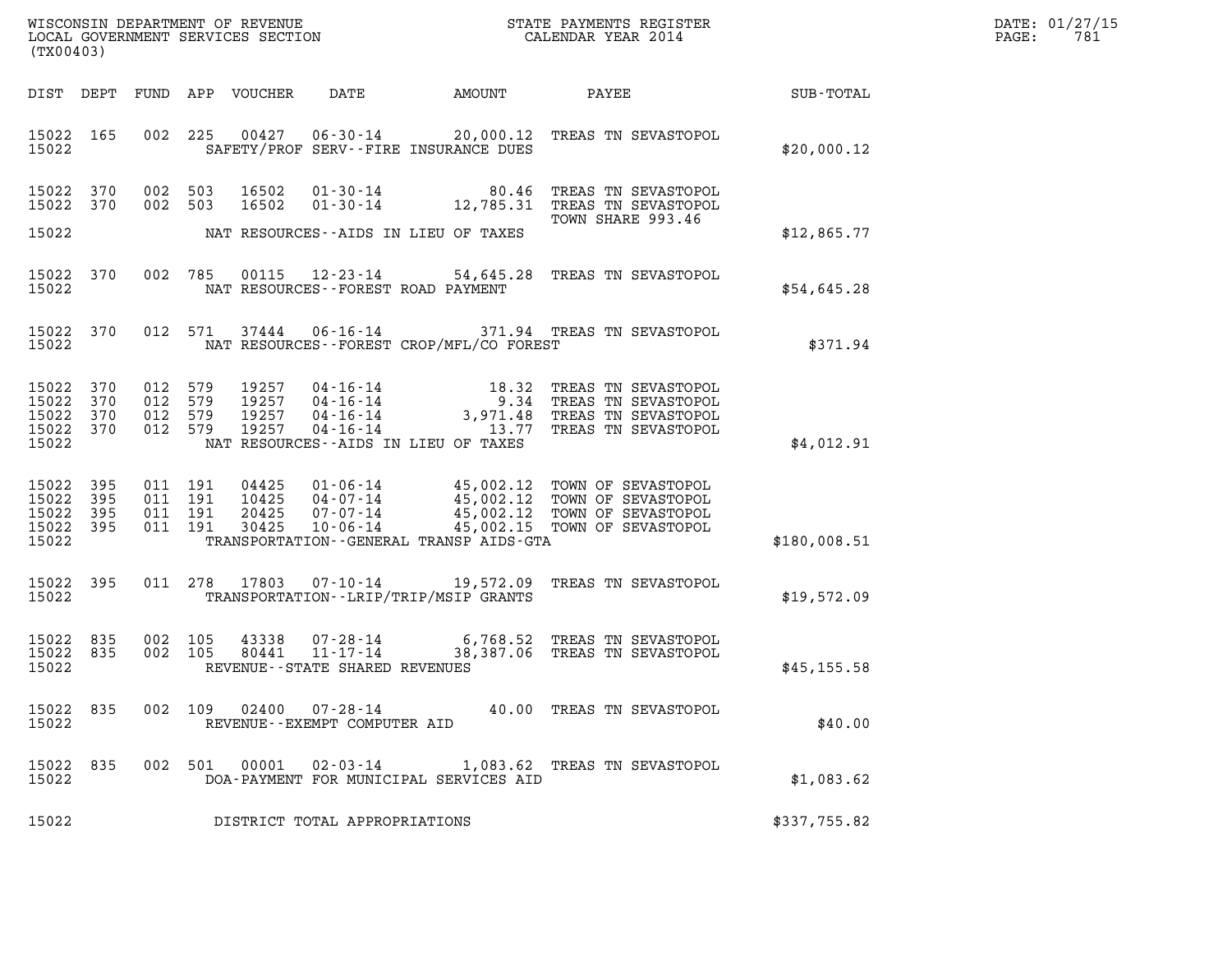| (TX00403)                                                                                                   |                                                                                                                                                                                                                                                        |                                 |             | DATE: 01/27/15<br>$\mathtt{PAGE:}$<br>782 |
|-------------------------------------------------------------------------------------------------------------|--------------------------------------------------------------------------------------------------------------------------------------------------------------------------------------------------------------------------------------------------------|---------------------------------|-------------|-------------------------------------------|
|                                                                                                             | DIST DEPT FUND APP VOUCHER DATE<br>AMOUNT                                                                                                                                                                                                              | PAYEE SUB-TOTAL                 |             |                                           |
| 15024 165<br>15024                                                                                          | 002 225 00428 06-30-14 4,869.75 TREAS TN STURGEON BAY<br>SAFETY/PROF SERV--FIRE INSURANCE DUES                                                                                                                                                         |                                 | \$4,869.75  |                                           |
| 15024 370<br>15024                                                                                          | 012 571 37445 06-16-14 310.37 TREAS TN STURGEON BAY<br>NAT RESOURCES - - FOREST CROP/MFL/CO FOREST                                                                                                                                                     |                                 | \$310.37    |                                           |
| 15024 370<br>15024                                                                                          | 012 579 19258 04-16-14<br>NAT RESOURCES--AIDS IN LIEU OF TAXES                                                                                                                                                                                         | 5.20 TREAS TN STURGEON BAY      | \$5.20      |                                           |
| 395<br>15024<br>011 191<br>15024<br>395<br>011 191<br>15024 395<br>011 191<br>15024 395<br>011 191<br>15024 | 04426  01-06-14  14,414.58  TOWN OF STURGEON BAY<br>10426  04-07-14  14,414.58  TOWN OF STURGEON BAY<br>20426  07-07-14  14,414.58 TOWN OF STURGEON BAY<br>30426  10-06-14  14,414.59  TOWN OF STURGEON BAY<br>TRANSPORTATION--GENERAL TRANSP AIDS-GTA |                                 | \$57,658.33 |                                           |
| 15024 835<br>002 105<br>15024 835<br>002 105<br>15024                                                       | 43339  07-28-14  3,928.69  TREAS TN STURGEON BAY<br>$80442$ $11 - 17 - 14$<br>REVENUE--STATE SHARED REVENUES                                                                                                                                           | 22,443.34 TREAS TN STURGEON BAY | \$26,372.03 |                                           |
| 15024 835<br>15024                                                                                          | 002 109 02401 07-28-14 545.00 TREAS TN STURGEON BAY<br>REVENUE--EXEMPT COMPUTER AID                                                                                                                                                                    |                                 | \$545.00    |                                           |
| 15024                                                                                                       | DISTRICT TOTAL APPROPRIATIONS                                                                                                                                                                                                                          |                                 | \$89,760.68 |                                           |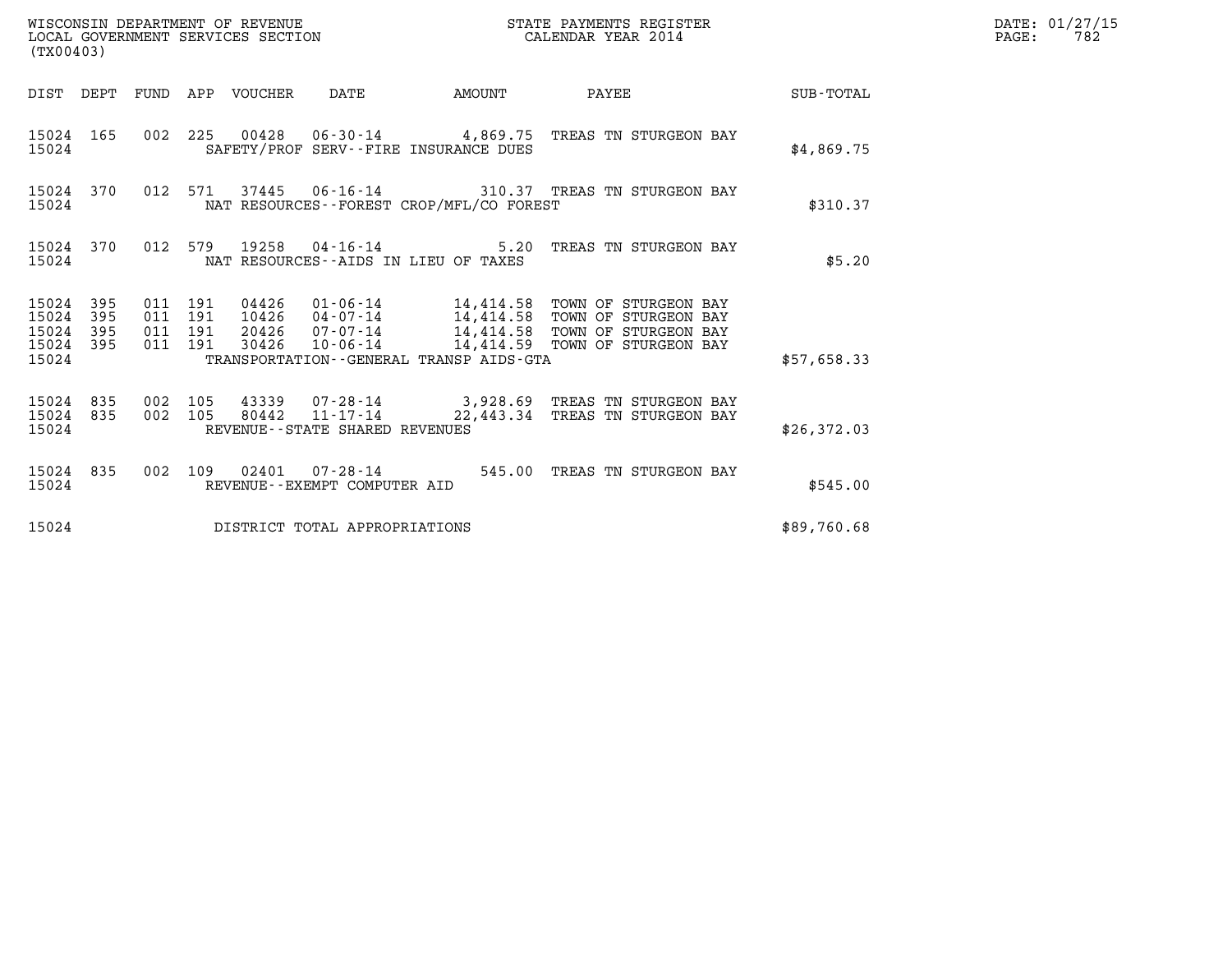| WISCONSIN DEPARTMENT OF REVENUE<br>LOCAL GOVERNMENT SERVICES SECTION<br>(TX00403)                                                                                                                                                          | STATE PAYMENTS REGISTER<br>CALENDAR YEAR 2014                                                                     |             | DATE: 01/27/15<br>PAGE:<br>783 |
|--------------------------------------------------------------------------------------------------------------------------------------------------------------------------------------------------------------------------------------------|-------------------------------------------------------------------------------------------------------------------|-------------|--------------------------------|
| DIST DEPT<br>FUND APP VOUCHER<br>DATE                                                                                                                                                                                                      | AMOUNT<br>PAYEE                                                                                                   | SUB-TOTAL   |                                |
| 15026<br>165<br>002<br>15026<br>SAFETY/PROF SERV--FIRE INSURANCE DUES                                                                                                                                                                      | 225  00429  06-30-14  4,402.54  TREAS TN UNION                                                                    | \$4,402.54  |                                |
| 15026<br>370<br>000<br>001<br>03DNR<br>15026<br>370<br>001<br>000<br>15026<br>NAT RESOURCES-SEVERANCE/YIELD/WITHDRAWAL                                                                                                                     | 11-04-14 711.64 TREAS TOWN UNION                                                                                  | \$1,434.83  |                                |
| 15026<br>370<br>012<br>NAT RESOURCES--FOREST CROP/MFL/CO FOREST<br>15026                                                                                                                                                                   | 571 37446 06-16-14 173.14 TREAS TN UNION                                                                          | \$173.14    |                                |
| 15026<br>395<br>011 191<br>04427<br>15026<br>011 191<br>395<br>10427<br>04-07-14<br>15026<br>395<br>011 191<br>20427<br>07-07-14<br>15026<br>395<br>011 191<br>30427<br>$10 - 06 - 14$<br>15026<br>TRANSPORTATION--GENERAL TRANSP AIDS-GTA | 01-06-14 20,488.04 TOWN OF UNION<br>20,488.04 TOWN OF UNION<br>20,488.04 TOWN OF UNION<br>20,488.06 TOWN OF UNION | \$81,952.18 |                                |
| 15026<br>835<br>002<br>105<br>43340 07-28-14<br>15026<br>835<br>002<br>105<br>80443<br>11-17-14<br>15026<br>REVENUE--STATE SHARED REVENUES                                                                                                 | 1,415.49 TREAS TN UNION<br>8,021.10<br>TREAS TN UNION                                                             | \$9,436.59  |                                |
| 15026<br>DISTRICT TOTAL APPROPRIATIONS                                                                                                                                                                                                     |                                                                                                                   | \$97,399.28 |                                |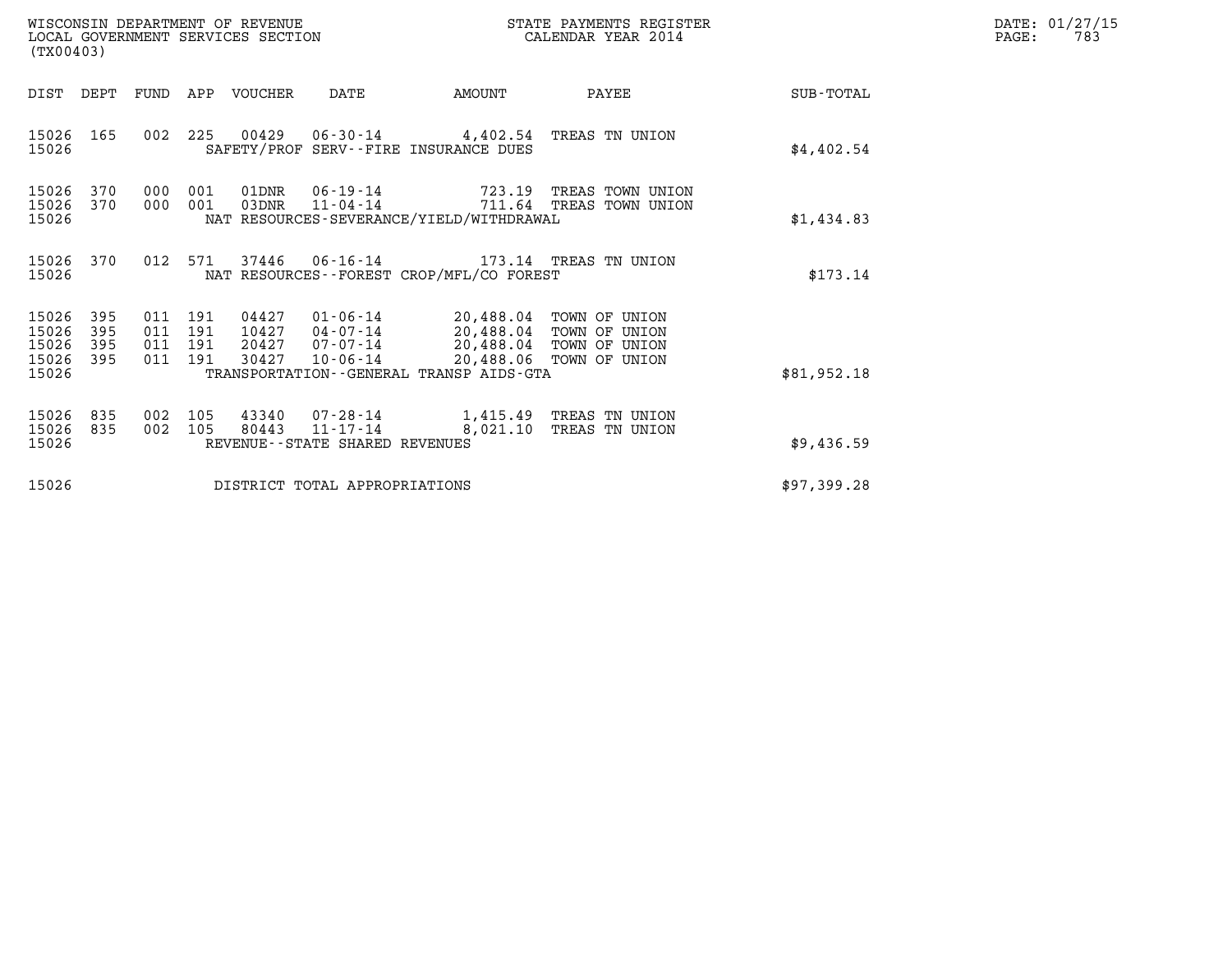| ${\tt WISCOONSIM} \begin{tabular}{lcccc} {\tt NISCOONSIM} \end{tabular} \begin{tabular}{lcccc} {\tt NISCONSIM} \end{tabular} \begin{tabular}{lcccc} {\tt NISCONSIM} \end{tabular} \begin{tabular}{lcccc} {\tt NECONSIM} \end{tabular} \begin{tabular}{lcccc} {\tt NUCAL} \end{tabular} \begin{tabular}{lcccc} {\tt NUCAL} \end{tabular} \end{tabular} \begin{tabular}{lcccc} {\tt NUCAL} \end{tabular} \begin{tabular}{lcccc} {\tt NUCAL} \end{tabular} \end{tabular} \begin{tabular}{lcccc} {\tt NUCAL} \end{tabular} \begin{tabular}{lcccc$<br>(TX00403)                                                                                                                                                                                                                                                                                                                                                           |                | DATE: 01/27/15<br>784<br>PAGE: |
|----------------------------------------------------------------------------------------------------------------------------------------------------------------------------------------------------------------------------------------------------------------------------------------------------------------------------------------------------------------------------------------------------------------------------------------------------------------------------------------------------------------------------------------------------------------------------------------------------------------------------------------------------------------------------------------------------------------------------------------------------------------------------------------------------------------------------------------------------------------------------------------------------------------------|----------------|--------------------------------|
| DATE AMOUNT<br>DIST DEPT FUND APP VOUCHER<br><b>PAYEE</b>                                                                                                                                                                                                                                                                                                                                                                                                                                                                                                                                                                                                                                                                                                                                                                                                                                                            | SUB-TOTAL      |                                |
| 15028 165<br>002 225 00430 06-30-14 9,128.54 TREAS TN WASHINGTON<br>SAFETY/PROF SERV--FIRE INSURANCE DUES<br>15028                                                                                                                                                                                                                                                                                                                                                                                                                                                                                                                                                                                                                                                                                                                                                                                                   | \$9,128.54     |                                |
| 01DNR  06-19-14  23.28 TREAS TOWN WASHINGTON<br>15028 370<br>000 001<br>NAT RESOURCES-SEVERANCE/YIELD/WITHDRAWAL<br>15028                                                                                                                                                                                                                                                                                                                                                                                                                                                                                                                                                                                                                                                                                                                                                                                            | \$23.28        |                                |
| 01-30-14 36,772.93 TREAS TN WASHINGTON<br>15028 370<br>002 503<br>16503<br>4,120.06 TREAS TN WASHINGTON<br>16503<br>15028<br>370<br>002 503<br>$01 - 30 - 14$<br><b>TOWN SHARE 11576.24</b>                                                                                                                                                                                                                                                                                                                                                                                                                                                                                                                                                                                                                                                                                                                          |                |                                |
| 15028<br>NAT RESOURCES--AIDS IN LIEU OF TAXES                                                                                                                                                                                                                                                                                                                                                                                                                                                                                                                                                                                                                                                                                                                                                                                                                                                                        | \$40,892.99    |                                |
| 15028 370<br>012 571 37447<br>06-16-14 278.54 TREAS TN WASHINGTON<br>NAT RESOURCES--FOREST CROP/MFL/CO FOREST<br>15028                                                                                                                                                                                                                                                                                                                                                                                                                                                                                                                                                                                                                                                                                                                                                                                               | \$278.54       |                                |
| 04-16-14 62.63 TREAS TN WASHINGTON<br>04-16-14 2,037.11 TREAS TN WASHINGTON<br>15028 370<br>012 579 19259<br>15028 370<br>012 579<br>19259<br>15028<br>NAT RESOURCES--AIDS IN LIEU OF TAXES                                                                                                                                                                                                                                                                                                                                                                                                                                                                                                                                                                                                                                                                                                                          | \$2,099.74     |                                |
| $06 - 09 - 14$<br>15028 395<br>011 185 14208<br>3,970.70 TREAS TN WASHINGTON<br>15028<br>TRANSPORTATION - - HIGHWAY SAFETY - FEDERAL                                                                                                                                                                                                                                                                                                                                                                                                                                                                                                                                                                                                                                                                                                                                                                                 | \$3,970.70     |                                |
| 01-06-14 30,437.16 TOWN OF WASHINGTON<br>04-07-14 30,437.16 TOWN OF WASHINGTON<br>07-07-14 30,437.16 TOWN OF WASHINGTON<br>10-06-14 30,437.19 TOWN OF WASHINGTON<br>15028<br>395<br>011 191<br>04428<br>15028<br>395<br>011 191<br>10428<br>15028<br>011 191<br>20428<br>-395<br>15028<br>395<br>011 191<br>30428<br>15028<br>TRANSPORTATION--GENERAL TRANSP AIDS-GTA                                                                                                                                                                                                                                                                                                                                                                                                                                                                                                                                                | \$121,748.67   |                                |
| 15028 395<br>011 278 34100<br>12-12-14 14,450.00 TREAS TN WASHINGTON<br>15028<br>TRANSPORTATION - - LRIP/TRIP/MSIP GRANTS                                                                                                                                                                                                                                                                                                                                                                                                                                                                                                                                                                                                                                                                                                                                                                                            | \$14,450.00    |                                |
| 15028 395<br>011 905<br>01729<br>$01 - 24 - 14$<br>680,658.66 TREAS TN WASHINGTON<br>15028<br>395<br>011<br>905<br>06122<br>$03 - 11 - 14$<br>408,555.68<br>TREAS TN WASHINGTON<br>15028<br>395<br>905<br>11633<br>$05 - 09 - 14$<br>16,099.47<br>011<br>TREAS TN WASHINGTON<br>15028<br>395<br>011<br>905<br>12188<br>$05 - 14 - 14$<br>403, 174.25<br>TREAS TN WASHINGTON<br>15028<br>395<br>905<br>17612<br>$07 - 11 - 14$<br>624,730.73<br>011<br>TREAS TN WASHINGTON<br>15028<br>395<br>20263<br>$08 - 06 - 14$<br>422,206.40<br>TREAS TN WASHINGTON<br>011<br>905<br>15028<br>395<br>905<br>23594<br>$09 - 10 - 14$<br>72,082.20<br>TREAS TN WASHINGTON<br>011<br>15028<br>905<br>26881<br>$10 - 09 - 14$<br>218,587.20<br>TREAS TN WASHINGTON<br>395<br>011<br>15028<br>395<br>011 905<br>34117<br>$12 - 16 - 14$<br>1,251,237.46<br>TREAS TN WASHINGTON<br>15028<br>TRANSPORTATION-HARBOR BOND CLEARING ACCT | \$4,097,332.05 |                                |
| 15028<br>01800<br>$02 - 26 - 14$<br>455<br>002<br>231<br>320.00<br>TREAS TN WASHINGTON<br>15028<br>JUSTICE--LAW ENFORCEMENT TRAINING                                                                                                                                                                                                                                                                                                                                                                                                                                                                                                                                                                                                                                                                                                                                                                                 | \$320.00       |                                |
| 15028<br>835<br>002 105<br>43341<br>$07 - 28 - 14$<br>2,508.58<br>TREAS TN WASHINGTON                                                                                                                                                                                                                                                                                                                                                                                                                                                                                                                                                                                                                                                                                                                                                                                                                                |                |                                |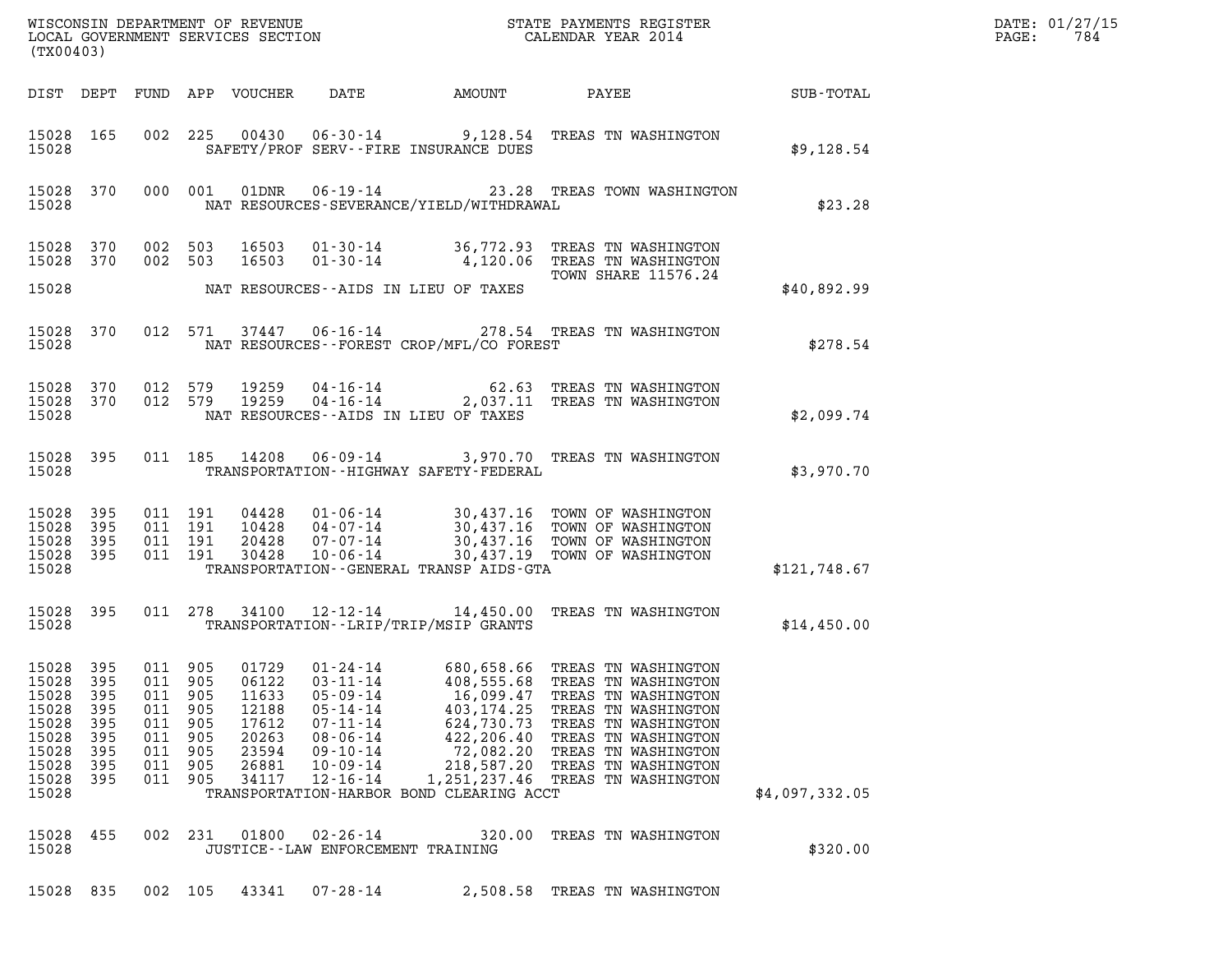| (TX00403)             | WISCONSIN DEPARTMENT OF REVENUE<br>LOCAL GOVERNMENT SERVICES SECTION |     |         |                                                          |           | STATE PAYMENTS REGISTER<br>CALENDAR YEAR 2014 |                | DATE: 01/27/15<br>785<br>PAGE: |
|-----------------------|----------------------------------------------------------------------|-----|---------|----------------------------------------------------------|-----------|-----------------------------------------------|----------------|--------------------------------|
| DEPT<br>DIST          | FUND                                                                 | APP | VOUCHER | DATE                                                     | AMOUNT    | PAYEE                                         | SUB-TOTAL      |                                |
| 15028<br>835<br>15028 | 002                                                                  | 105 | 80444   | 11-17-14<br>REVENUE--STATE SHARED REVENUES               | 14,774.09 | TREAS TN WASHINGTON                           | \$17,282.67    |                                |
| 15028<br>835<br>15028 | 002                                                                  | 109 | 02402   | 07-28-14<br>REVENUE--EXEMPT COMPUTER AID                 | 183.00    | TREAS TN WASHINGTON                           | \$183.00       |                                |
| 835<br>15028<br>15028 | 002                                                                  | 501 | 00001   | $02 - 03 - 14$<br>DOA-PAYMENT FOR MUNICIPAL SERVICES AID |           | 1,333.21 TREAS TN WASHINGTON                  | \$1,333.21     |                                |
| 15028                 |                                                                      |     |         | DISTRICT TOTAL APPROPRIATIONS                            |           |                                               | \$4,309,043.39 |                                |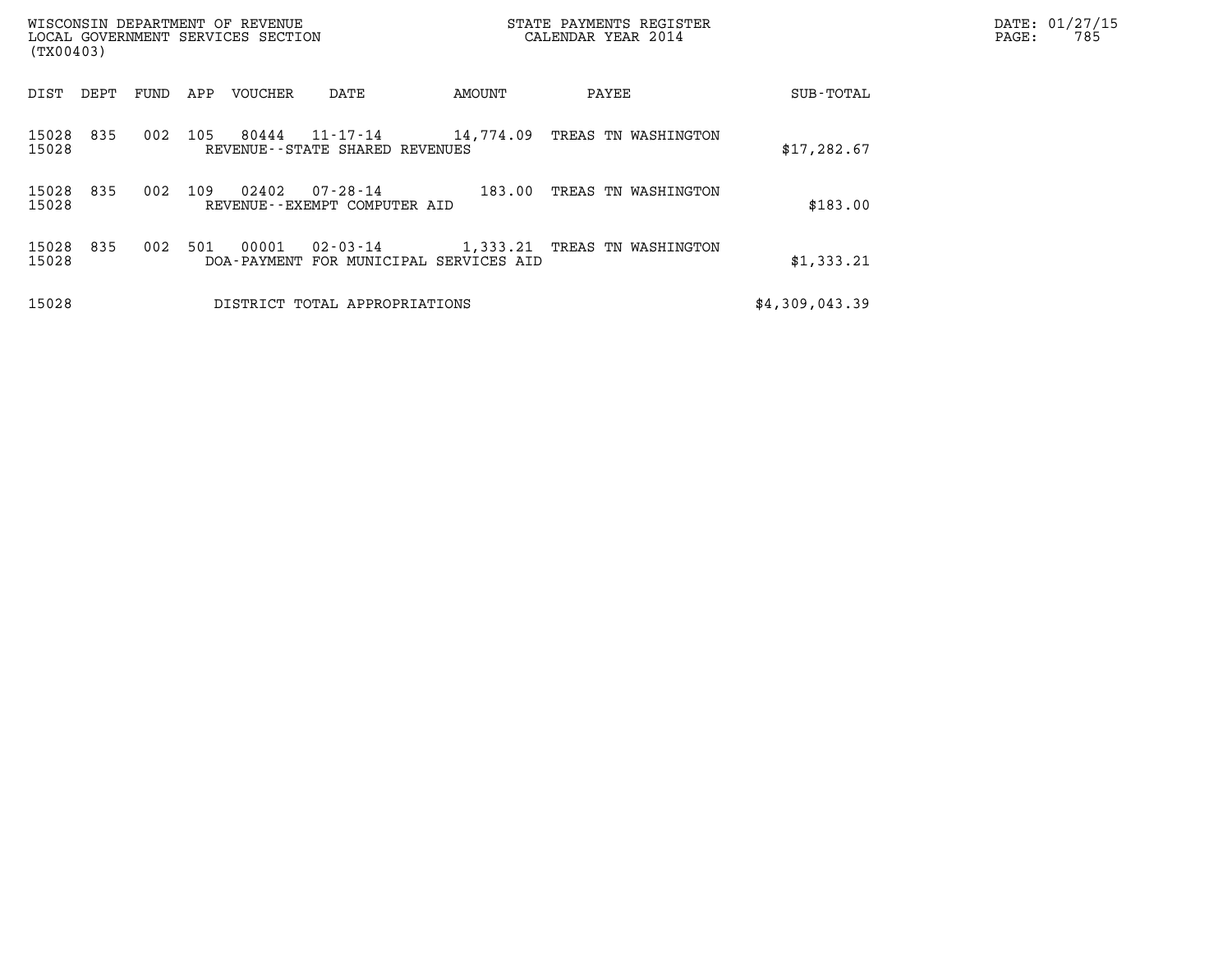| (TX00403)                                                          | WISCONSIN DEPARTMENT OF REVENUE<br>LOCAL GOVERNMENT SERVICES SECTION                           | STATE PAYMENTS REGISTER<br>CALENDAR YEAR 2014                                                                                                                                                       | DATE: 01/27/15<br>$\mathtt{PAGE}$ :<br>786 |  |
|--------------------------------------------------------------------|------------------------------------------------------------------------------------------------|-----------------------------------------------------------------------------------------------------------------------------------------------------------------------------------------------------|--------------------------------------------|--|
|                                                                    | DIST DEPT FUND APP VOUCHER DATE                                                                | <b>EXAMPLE THE PROPERTY OF STATE</b><br>PAYEE                                                                                                                                                       | SUB-TOTAL                                  |  |
| 15118 165<br>15118                                                 | 002 225 00431 06-30-14 11,284.88 TREAS VIL EGG HARBOR<br>SAFETY/PROF SERV--FIRE INSURANCE DUES |                                                                                                                                                                                                     | \$11, 284.88                               |  |
| 15118 370<br>15118                                                 | 012 571 37448 06-16-14<br>NAT RESOURCES - - FOREST CROP/MFL/CO FOREST                          | 9.47 TREAS VIL EGG HARBOR                                                                                                                                                                           | \$9.47                                     |  |
| 15118<br>395<br>395<br>15118<br>15118<br>395<br>15118 395<br>15118 | 011 191<br>04429<br>011 191<br>011 191<br>011 191<br>TRANSPORTATION--GENERAL TRANSP AIDS-GTA   | 01-06-14 9,589.86 VILLAGE OF EGG HARBOR<br>10429  04-07-14  9,589.86  VILLAGE OF EGG HARBOR<br>20429  07-07-14  9,589.86  VILLAGE OF EGG HARBOR<br>30429  10-06-14  9,589.89  VILLAGE OF EGG HARBOR | \$38,359.47                                |  |
| 15118 835<br>002<br>15118 835<br>15118                             | 105<br>002 105<br>REVENUE--STATE SHARED REVENUES                                               |                                                                                                                                                                                                     | \$3,445.00                                 |  |
| 15118 835<br>002<br>15118                                          | 109<br>REVENUE--EXEMPT COMPUTER AID                                                            | 02403  07-28-14  431.00  TREAS VIL EGG HARBOR                                                                                                                                                       | \$431.00                                   |  |
| 15118                                                              | DISTRICT TOTAL APPROPRIATIONS                                                                  |                                                                                                                                                                                                     | \$53,529.82                                |  |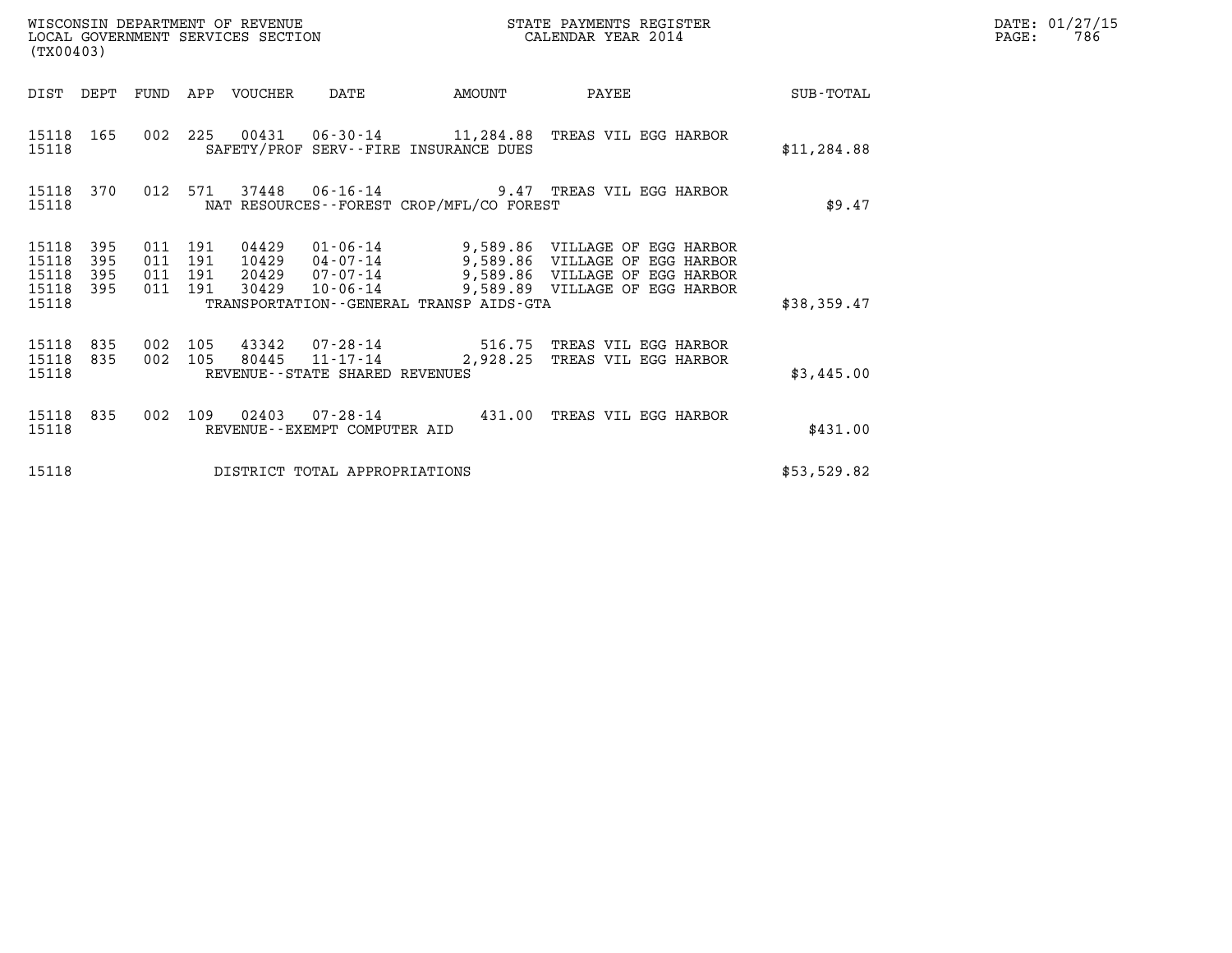| WISCONSIN DEPARTMENT OF REVENUE   | STATE PAYMENTS REGISTER | DATE: 01/27/15 |
|-----------------------------------|-------------------------|----------------|
| LOCAL GOVERNMENT SERVICES SECTION | CALENDAR YEAR 2014      | 787<br>PAGE:   |

| (TX00403)               |            |            |            |                  |                                |                                              | WISCONSIN DEPARTMENT OF REVENUE<br>LOCAL GOVERNMENT SERVICES SECTION TERM CALENDAR YEAR 2014<br>STATE PAYMENTS REGISTER |             |
|-------------------------|------------|------------|------------|------------------|--------------------------------|----------------------------------------------|-------------------------------------------------------------------------------------------------------------------------|-------------|
| DIST                    | DEPT       | FUND       |            | APP VOUCHER DATE |                                | AMOUNT                                       | PAYEE                                                                                                                   | SUB-TOTAL   |
| 15121 165<br>15121      |            | 002        | 225        |                  |                                | SAFETY/PROF SERV--FIRE INSURANCE DUES        | 00432  06-30-14  10,314.53  TREAS VIL EPHRAIM                                                                           | \$10,314.53 |
| 15121                   | 370        | 002        | 503        | 16504            | $01 - 30 - 14$                 |                                              | 5,430.84 TREAS VIL EPHRAIM<br>VIL LSHARE 1429.31                                                                        |             |
| 15121                   |            |            |            |                  |                                | NAT RESOURCES--AIDS IN LIEU OF TAXES         |                                                                                                                         | \$5,430.84  |
| 15121<br>15121          | 370        | 012        | 571        |                  |                                | NAT RESOURCES--FOREST CROP/MFL/CO FOREST     |                                                                                                                         | \$10.30     |
| 15121<br>15121          | 395<br>395 | 011<br>011 | 191<br>191 | 04430<br>10430   |                                |                                              | 01-06-14 7,689.71 VILLAGE OF EPHRAIM<br>04-07-14 7,689.71 VILLAGE OF EPHRAIM<br>07-07-14 7,689.71 VILLAGE OF EPHRAIM    |             |
| 15121<br>15121<br>15121 | 395<br>395 | 011<br>011 | 191<br>191 | 20430<br>30430   | 10-06-14                       | TRANSPORTATION - - GENERAL TRANSP AIDS - GTA | 7,689.74 VILLAGE OF EPHRAIM                                                                                             | \$30,758.87 |
| 15121 835<br>15121      | 835        | 002<br>002 | 105<br>105 | 80446            |                                |                                              | 43343 07-28-14 584.34 TREAS VIL EPHRAIM<br>11-17-14 3,311.29 TREAS VIL EPHRAIM                                          |             |
| 15121                   |            |            |            |                  | REVENUE--STATE SHARED REVENUES |                                              |                                                                                                                         | \$3,895.63  |
| 15121<br>15121          | 835        | 002        | 109        |                  | REVENUE--EXEMPT COMPUTER AID   |                                              | 02404  07-28-14  152.00 TREAS VIL EPHRAIM                                                                               | \$152.00    |
| 15121<br>15121          | 835        | 002        | 501        | 00001            |                                | DOA-PAYMENT FOR MUNICIPAL SERVICES AID       | 02-03-14 64.26 TREAS VIL EPHRAIM                                                                                        | \$64.26     |
| 15121                   |            |            |            |                  | DISTRICT TOTAL APPROPRIATIONS  |                                              |                                                                                                                         | \$50,626.43 |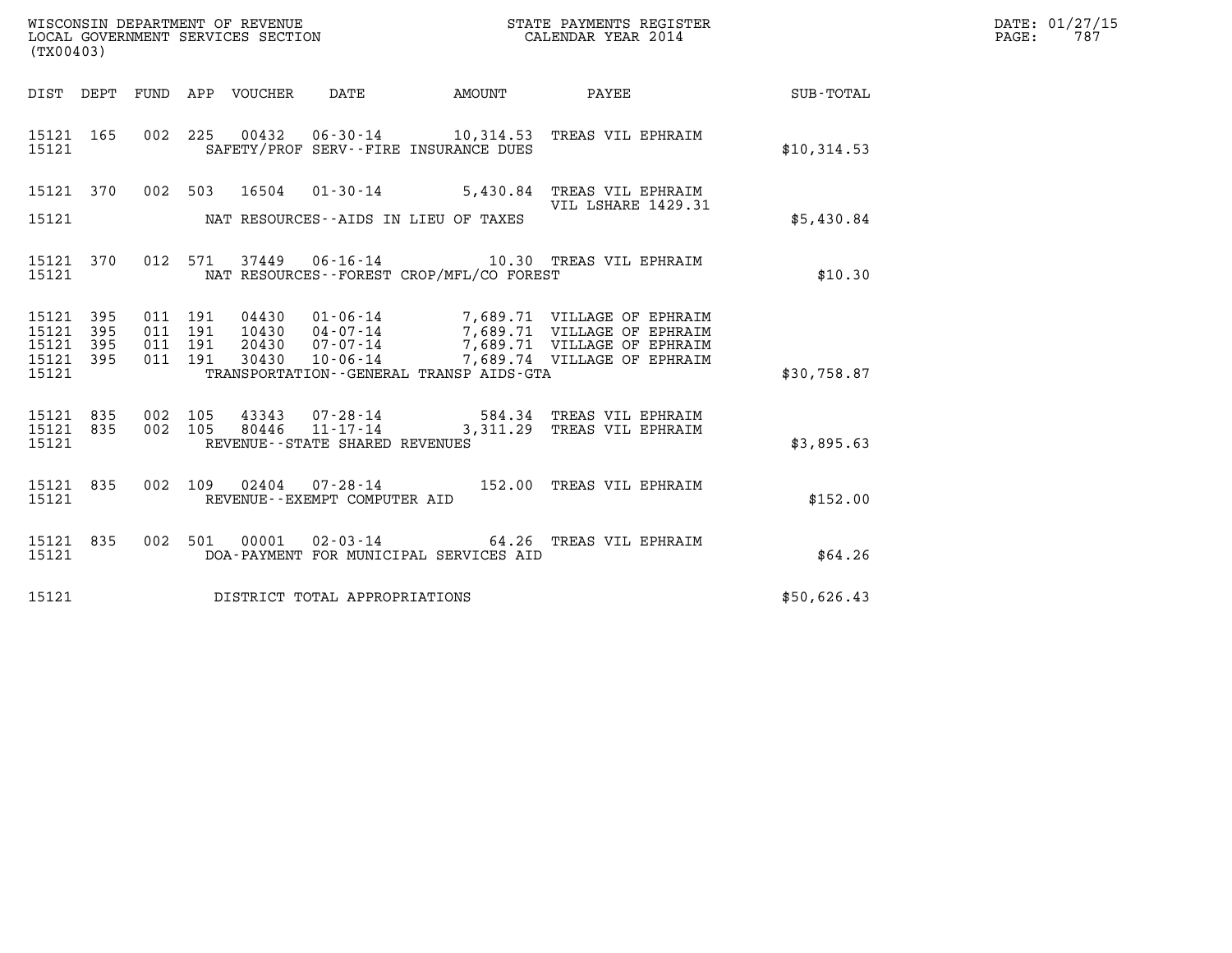| WISCONSIN DEPARTMENT OF REVENUE<br>LOCAL GOVERNMENT SERVICES SECTION<br>$(my \wedge \wedge \wedge \wedge \wedge)$ | STATE PAYMENTS REGISTER<br>CALENDAR YEAR 2014 | DATE: 01/27/15<br>788<br>PAGE: |
|-------------------------------------------------------------------------------------------------------------------|-----------------------------------------------|--------------------------------|

| (TX00403)                                 |                          |                                          |  |                       |                                |                                              |                                                                                                                 | DATE: 01/27/15<br>$\mathtt{PAGE}$ :<br>788 |  |
|-------------------------------------------|--------------------------|------------------------------------------|--|-----------------------|--------------------------------|----------------------------------------------|-----------------------------------------------------------------------------------------------------------------|--------------------------------------------|--|
| DIST DEPT                                 |                          |                                          |  | FUND APP VOUCHER DATE |                                | <b>EXAMPLE THE AMOUNT</b>                    | PAYEE                                                                                                           | SUB-TOTAL                                  |  |
| 15127 165<br>15127                        |                          |                                          |  |                       |                                | SAFETY/PROF SERV--FIRE INSURANCE DUES        | 002 225 00433 06-30-14 898.48 TREAS VIL FORESTVILLE                                                             | \$898.48                                   |  |
| 15127 370<br>15127                        |                          |                                          |  |                       |                                | NAT RESOURCES - - FOREST CROP/MFL/CO FOREST  | 012 571 37450 06-16-14 3.60 TREAS VIL FORESTVILLE                                                               | \$3.60                                     |  |
| 15127<br>15127<br>15127<br>15127<br>15127 | 395<br>395<br>395<br>395 | 011 191<br>011 191<br>011 191<br>011 191 |  |                       |                                | TRANSPORTATION - - GENERAL TRANSP AIDS - GTA |                                                                                                                 | \$6,689.72                                 |  |
| 15127<br>15127 835<br>15127               | 835                      |                                          |  |                       | REVENUE--STATE SHARED REVENUES |                                              | 002 105 43344 07-28-14 9,182.22 TREAS VIL FORESTVILLE<br>002 105 80447 11-17-14 52,205.31 TREAS VIL FORESTVILLE | \$61,387.53                                |  |
| 15127 835<br>15127                        |                          |                                          |  |                       | REVENUE--EXEMPT COMPUTER AID   |                                              | 002 109 02405 07-28-14 18.00 TREAS VIL FORESTVILLE                                                              | \$18.00                                    |  |
| 15127                                     |                          |                                          |  |                       | DISTRICT TOTAL APPROPRIATIONS  |                                              |                                                                                                                 | \$68,997.33                                |  |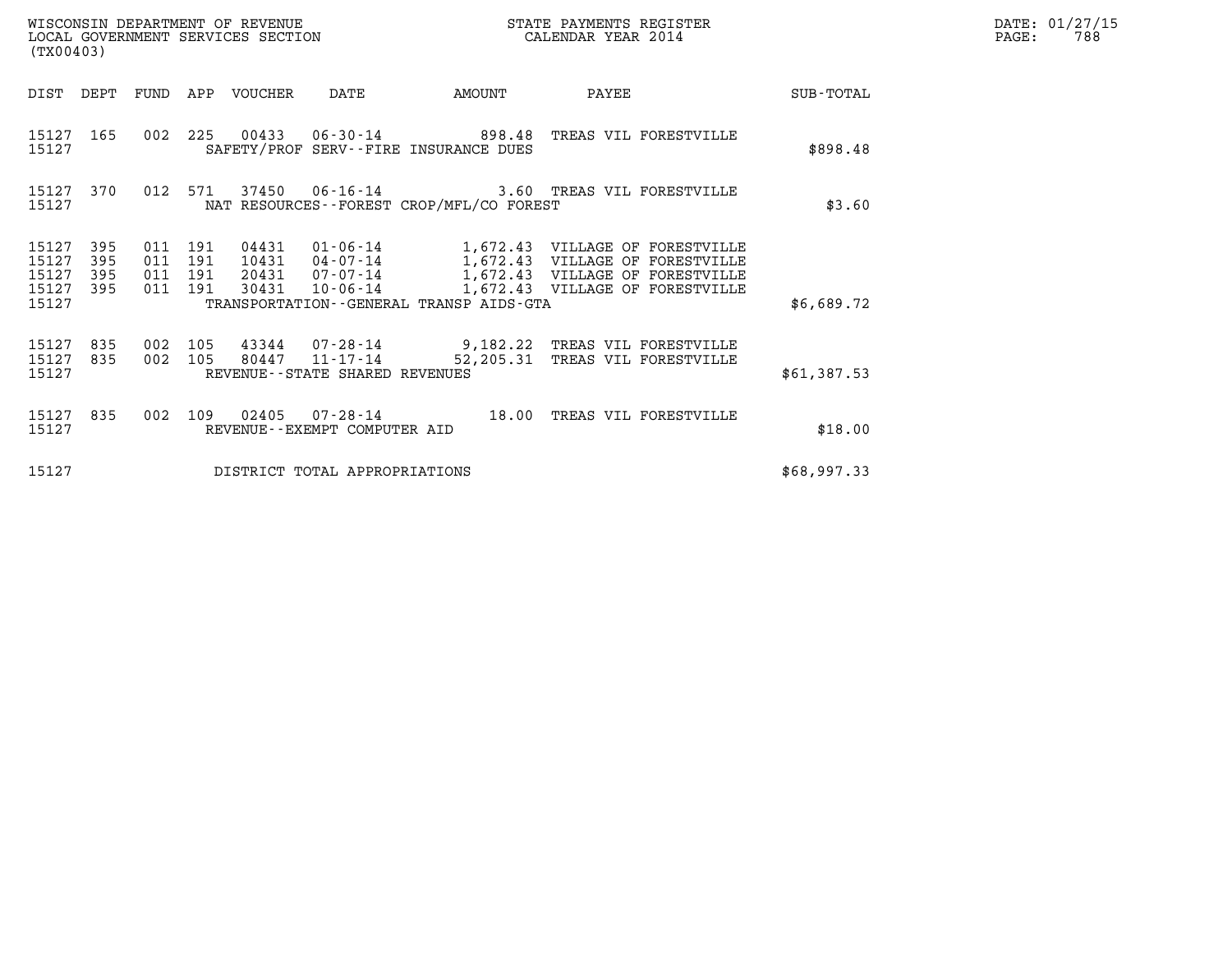| STATE PAYMENTS REGISTER<br>CALENDAR YEAR 2014 | DATE: 01/27/15<br>789<br>PAGE: |
|-----------------------------------------------|--------------------------------|
|                                               |                                |

| (TX00403)                                    | LOCAL GOVERNMENT SERVICES SECTION                                 | CALENDAR YEAR 2014                                                                                                                                                           |              |             |  |  |
|----------------------------------------------|-------------------------------------------------------------------|------------------------------------------------------------------------------------------------------------------------------------------------------------------------------|--------------|-------------|--|--|
| DIST<br>DEPT                                 | FUND<br>APP VOUCHER DATE                                          | <b>AMOUNT</b>                                                                                                                                                                | <b>PAYEE</b> | SUB-TOTAL   |  |  |
| 15181 165<br>15181                           | 002                                                               | 225  00434  06-30-14  14,717.07  TREAS VIL SISTER BAY<br>SAFETY/PROF SERV--FIRE INSURANCE DUES                                                                               |              | \$14,717.07 |  |  |
| 15181 370<br>15181                           | 012                                                               | 571  37451  06-16-14  4.00  TREAS VIL SISTER BAY<br>NAT RESOURCES--FOREST CROP/MFL/CO FOREST                                                                                 |              | \$4.00      |  |  |
| 15181<br>395<br>15181<br>395<br>15181<br>395 | 011<br>191<br>04432<br>10432<br>011<br>191<br>20432<br>191<br>011 | 01-06-14 13,109.23 VILLAGE OF SISTER BAY<br>04-07-14 13,109.23 VILLAGE OF SISTER BAY<br>07-07-14 13,109.23 VILLAGE OF SISTER BAY<br>10-06-14 13,109.24 VILLAGE OF SISTER BAY |              |             |  |  |
| 15181<br>395<br>15181                        | 011<br>191<br>30432                                               | TRANSPORTATION--GENERAL TRANSP AIDS-GTA                                                                                                                                      |              | \$52,436.93 |  |  |
| 395<br>15181<br>15181                        | 011                                                               | 278 18898  07-21-14   15,000.00 TREAS VIL SISTER BAY<br>TRANSPORTATION - - LRIP/TRIP/MSIP GRANTS                                                                             |              | \$15,000.00 |  |  |
| 835<br>15181<br>15181<br>835<br>15181        | 002<br>105<br>002<br>105<br>REVENUE--STATE SHARED REVENUES        |                                                                                                                                                                              |              | \$9,036.40  |  |  |
| 835<br>15181<br>15181<br>835<br>15181        | 002<br>109<br>05097<br>002<br>109<br>REVENUE--EXEMPT COMPUTER AID | 02406  07-28-14  1,172.00 TREAS VIL SISTER BAY<br>07-28-14 655.00 TREAS VIL SISTER BAY                                                                                       |              | \$1,827.00  |  |  |
| 15181                                        | DISTRICT TOTAL APPROPRIATIONS                                     |                                                                                                                                                                              |              | \$93,021.40 |  |  |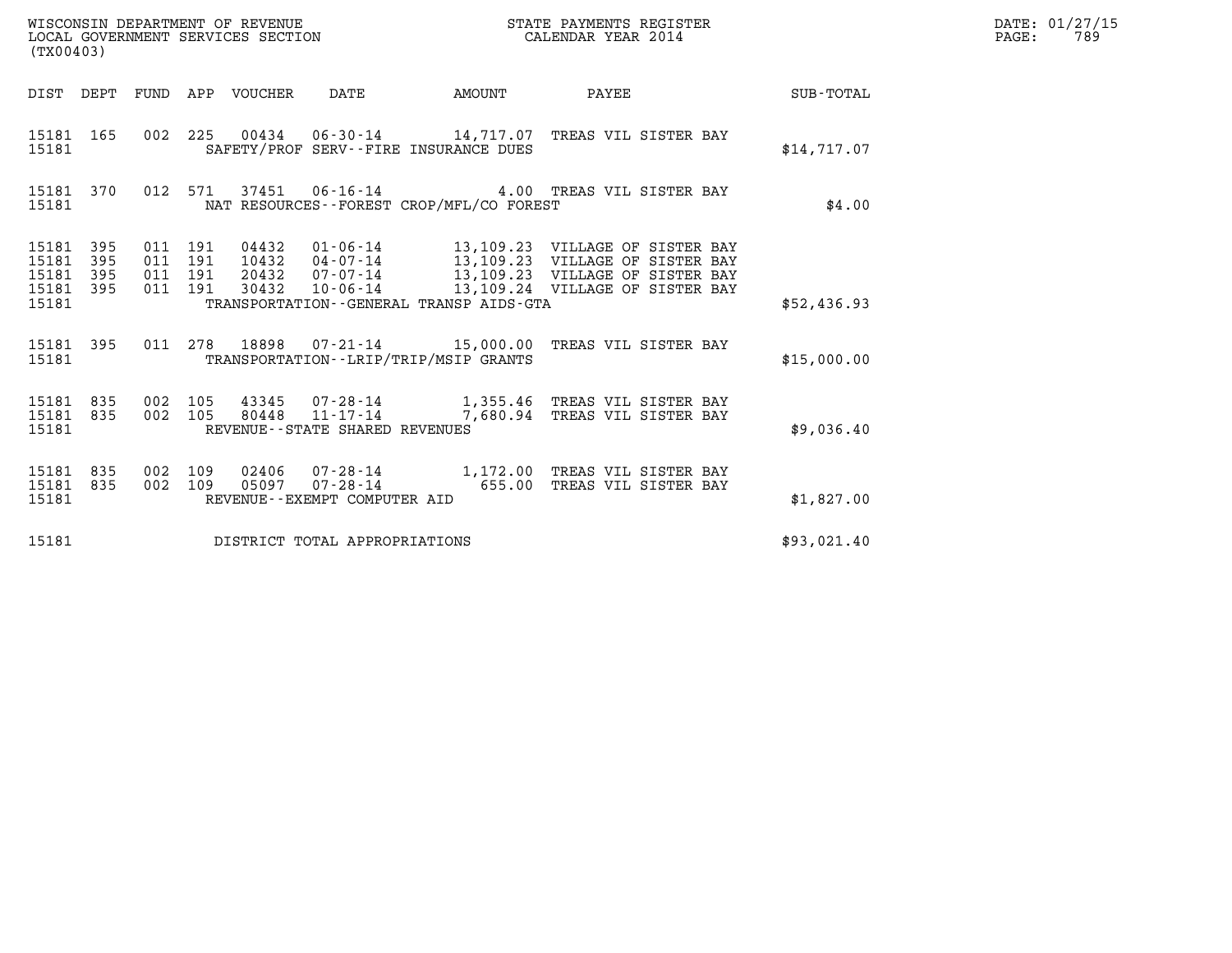| WISCONSIN DEPARTMENT OF REVENUE<br>STATE PAYMENTS REGISTER<br>CALENDAR YEAR 2014<br>LOCAL GOVERNMENT SERVICES SECTION<br>(TX00403) |                                                                                                                     |      |     |         |      |        |            | PAGE:      | DATE: 01/27/15<br>790 |  |
|------------------------------------------------------------------------------------------------------------------------------------|---------------------------------------------------------------------------------------------------------------------|------|-----|---------|------|--------|------------|------------|-----------------------|--|
| DIST<br>DEPT                                                                                                                       |                                                                                                                     | FUND | APP | VOUCHER | DATE | AMOUNT | PAYEE      | SUB-TOTAL  |                       |  |
| 15275<br>15275                                                                                                                     | 435<br>005<br>162<br>09-08-14<br>01HSD<br>4,091.71 TREAS VILL CLEAR LAKE<br>HS--AMBULANCE FUNDING ASSISTANCE GRANTS |      |     |         |      |        |            | \$4,091.71 |                       |  |
| 15275<br>DISTRICT TOTAL APPROPRIATIONS                                                                                             |                                                                                                                     |      |     |         |      |        | \$4,091.71 |            |                       |  |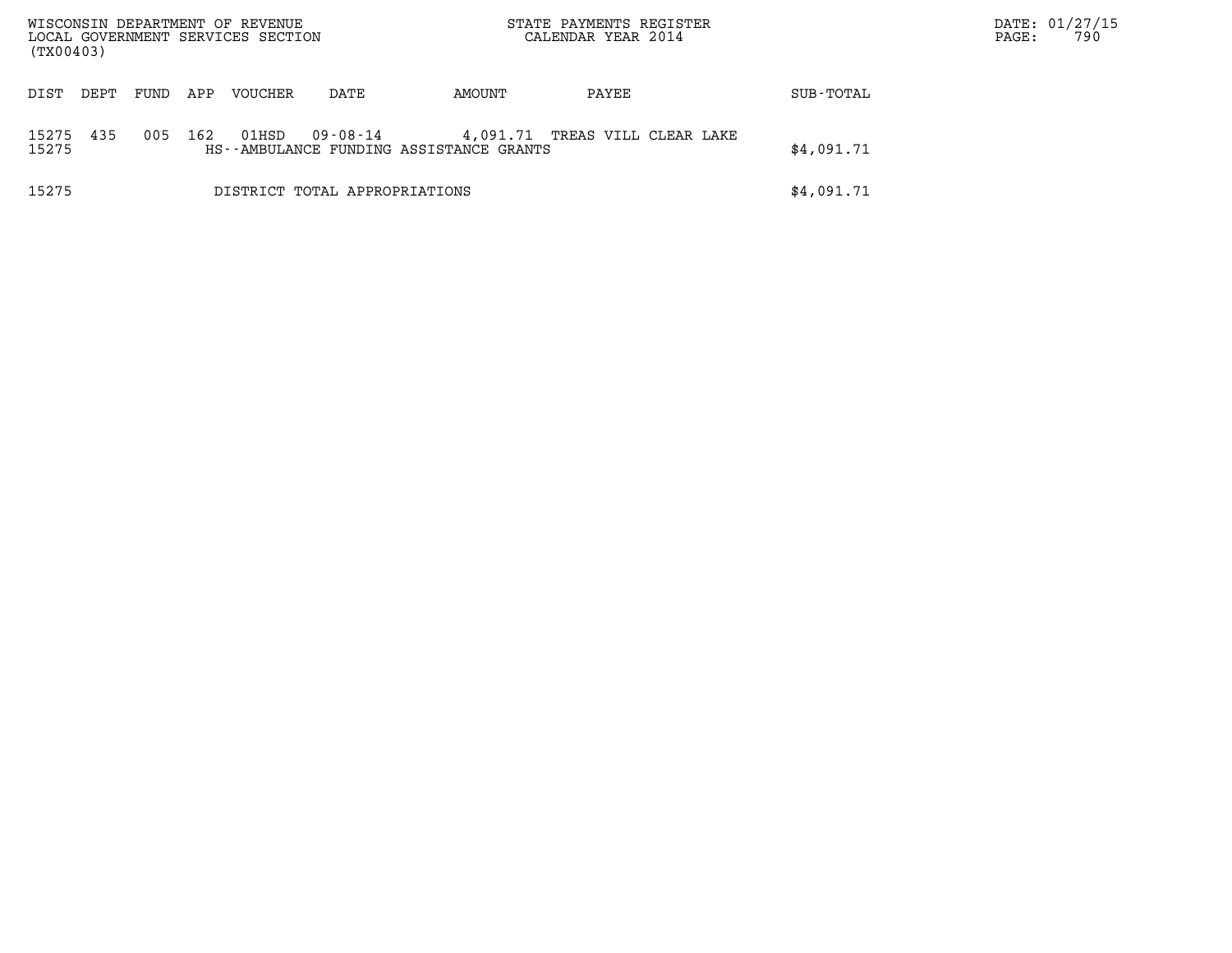| DATE: | 01/27/15 |
|-------|----------|
| PAGE: | 791      |

| (TX00403)                                                                                                                                                                                                                                                                                                                                                                                                                                |  |
|------------------------------------------------------------------------------------------------------------------------------------------------------------------------------------------------------------------------------------------------------------------------------------------------------------------------------------------------------------------------------------------------------------------------------------------|--|
| DIST DEPT FUND APP VOUCHER DATE AMOUNT PAYEE SUB-TOTAL                                                                                                                                                                                                                                                                                                                                                                                   |  |
| 15281 165 002 225 00435 06-30-14 33,261.66 TREAS CITY STURGEON BAY<br>15281 2002<br>SAFETY/PROF SERV--FIRE INSURANCE DUES<br>\$33,261.66                                                                                                                                                                                                                                                                                                 |  |
| 002 503 16505 01-30-14 2,355.51 TREAS CITY STURGEON BAY<br>002 503 16505 01-30-14 2,475.54 TREAS CITY STURGEON BAY<br>15281 370<br>15281 370<br>CITY SHARE 1617.79                                                                                                                                                                                                                                                                       |  |
| 15281 NAT RESOURCES--AIDS IN LIEU OF TAXES<br>\$4,831.05                                                                                                                                                                                                                                                                                                                                                                                 |  |
| 15281 370 012 571 37452 06-16-14 10.60 TREAS CITY STURGEON BAY<br>N BAY<br>\$10.60<br>15281 NAT RESOURCES--FOREST CROP/MFL/CO FOREST                                                                                                                                                                                                                                                                                                     |  |
| $\begin{array}{cccccccc} 15281 & 370 & 012 & 579 & 19260 & 04\cdot 16\cdot 14 & & & & 189.78 & \text{TREAS CITY STUREEON BAY} \\ 15281 & 370 & 012 & 579 & 19260 & 04\cdot 16\cdot 14 & & & & 9.26 & \text{TREAS CITY STUREEON BAY} \end{array}$<br>\$199.04<br>15281<br>NAT RESOURCES -- AIDS IN LIEU OF TAXES                                                                                                                          |  |
| 14579  06-11-14  2,002.92  TREAS CITY STURGEON BAY<br>18066  07-16-14  1,865.88  TREAS CITY STURGEON BAY<br>22919  09-02-14  1,846.08  TREAS CITY STURGEON BAY<br>28225  10-21-14  2,149.84  TREAS CITY STURGEON BAY<br>28225  10-21-14  1<br>15281 395<br>011 185<br>15281 395<br>011 185<br>15281 395<br>011 185<br>15281 395<br>011 185<br>011 185<br>15281 395<br>15281<br>TRANSPORTATION - - HIGHWAY SAFETY - FEDERAL<br>\$9,491.28 |  |
| 15281 395<br>15281 395<br>15281 395<br>15281 395<br>15281 TRANSPORTATION - GENERAL TRANSP AIDS - GTA<br>\$466,343.89                                                                                                                                                                                                                                                                                                                     |  |
| 15281 395 011 278 17830 07-10-14 32,340.95 TREAS CITY STURGEON BAY<br>15281 TRANSPORTATION--LRIP/TRIP/MSIP GRANTS<br>\$32,340.95                                                                                                                                                                                                                                                                                                         |  |
| 15281 455 002 231 01763 02-26-14 3,360.00 TREAS CITY STURGEON BAY<br>\$3,360.00<br>15281<br>JUSTICE - - LAW ENFORCEMENT TRAINING                                                                                                                                                                                                                                                                                                         |  |
| 15281 505<br>002 142<br>03390<br>11-20-14<br>6,583.12 TREAS CITY STURGEON BAY<br>15281<br>505<br>002 142<br>06618<br>$03 - 14 - 14$<br>74,107.14 TREAS CITY STURGEON BAY<br>15281 505<br>002 142<br>09755<br>$07 - 08 - 14$<br>30,000.00 TREAS CITY STURGEON BAY<br>15281<br>DOA--FEDERAL ENERGY GRANTS<br>\$110,690.26                                                                                                                  |  |
| 15281 835<br>002 105<br>43346<br>$07 - 28 - 14$<br>280,729.87 TREAS CITY STURGEON BAY<br>15281 835<br>002 105<br>80449<br>$11 - 17 - 14$<br>634,541.64 TREAS CITY STURGEON BAY<br>15281<br>\$915,271.51<br>REVENUE--STATE SHARED REVENUES                                                                                                                                                                                                |  |
| 15281 835<br>002 109 02407 07-28-14<br>25,046.00 TREAS CITY STURGEON BAY                                                                                                                                                                                                                                                                                                                                                                 |  |